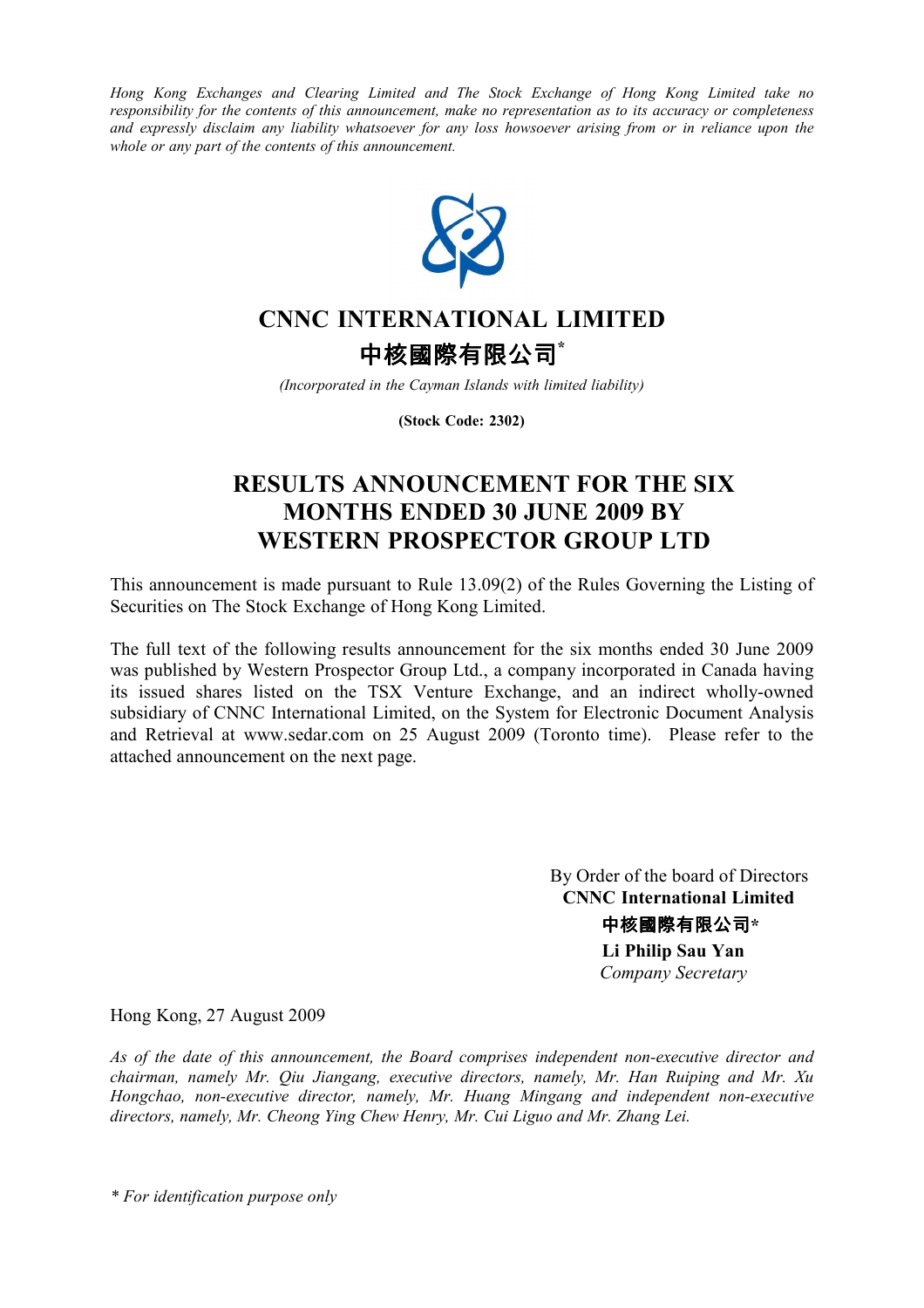

## **WESTERN PROSPECTOR GROUP LTD. MANAGEMENT DISCUSSION AND ANALYSIS FOR THE QUARTER ENDED JUNE 30, 2009 AS AT AUGUST 25, 2009**

*This report includes certain forward looking statements. Please read cautionary note at the end of the report.*

## **OVERVIEW**

Western Prospector Group Ltd. and its subsidiaries ("Western" or the "Company") are in the business of acquiring, exploring and developing mineral properties. All of the Company's mineral property interests, consisting of various uranium and coal properties, are located in Mongolia. The Company is a reporting issuer in British Columbia, Alberta and Ontario and trades on the TSX-Venture Exchange ("TSX-V") under the symbol WNP.

Western's management team is focused primarily on the Saddle Hills uranium project. Located in northeastern Mongolia, in a region of established infrastructure, the Saddle Hills project is unique in that one of its uranium deposits, Gurvanbulag Central, was previously readied for production by former Russian operators prior to 1991. In addition to a mine development program at Gurvanbulag Central, we are conducting an exploration program designed to expand our resources in known open ended uranium deposits and to drill for targets which hold potential for additional uranium.

This management discussion and analysis ("MD&A") of our financial position and operating results for the six months ended June 30, 2009 and 2008 should be read in conjunction with the audited consolidated financial statements for the year ended December 31, 2008 and the related notes thereto, which have been prepared in accordance with Canadian generally accepted accounting principles. All dollar amounts referred to in this MD&A are expressed in Canadian dollars except where indicated otherwise. Additional information related to us is available free of charge on our website at www.westernprospector.com and on the Canadian Securities' Administrators' (CSA) website at www.sedar.com.

### **OWNERSHIP CHANGE, AMALGAMATION AND PRIVATIZATION**

On June 29, 2009, CNNC International Limited ("CNNC Intl"), through its wholly owned subsidiary First Development Holdings Corporation ("FDHC"), acquired approximately 69% of our common shares for \$0.56 per share in cash. Under the terms of the agreement between us and FDHC, FDHC was entitled to commence a second step transaction to acquire all of the remaining common shares outstanding.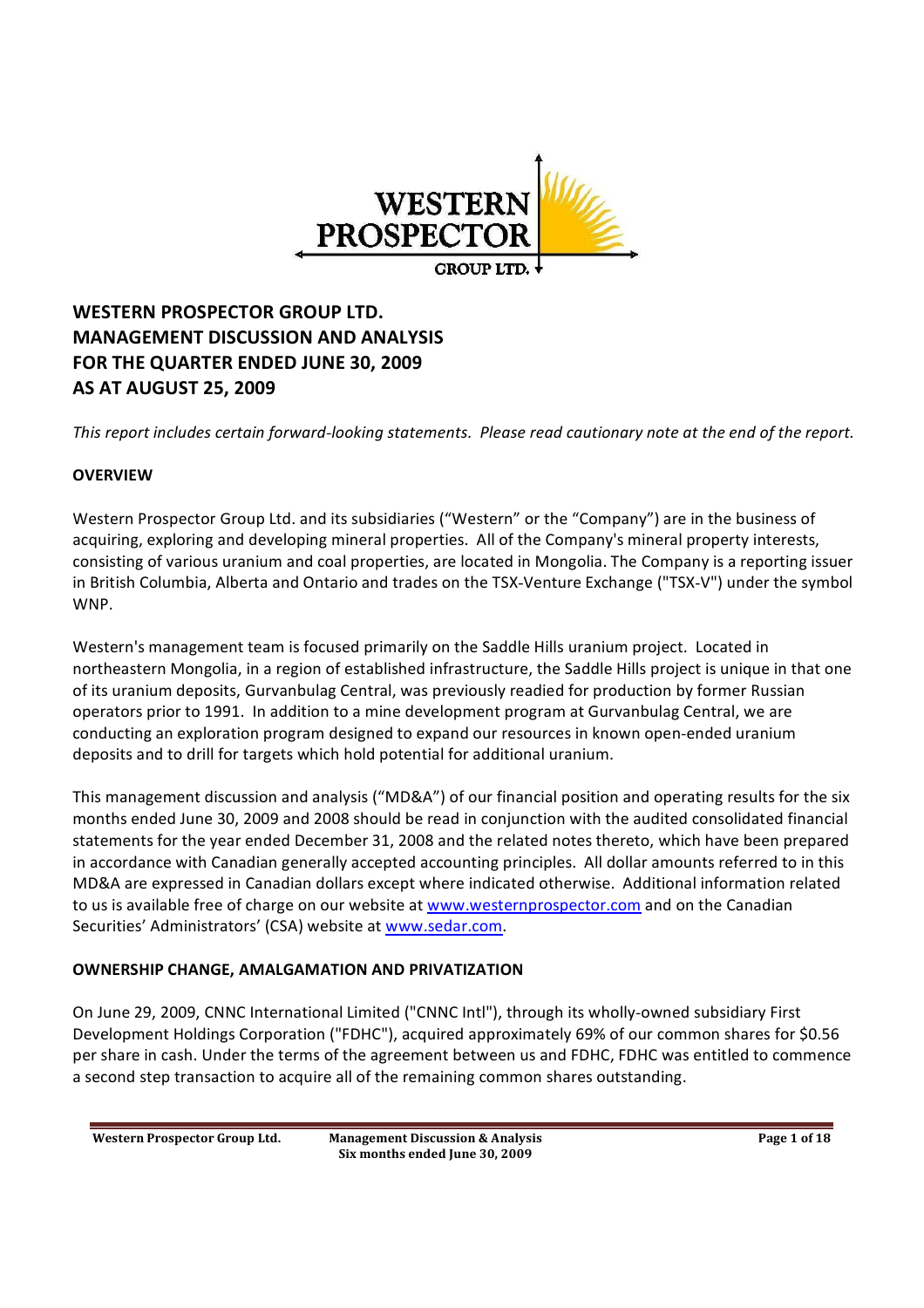Accordingly, on August 14, 2009, the Company was amalgamated with 0856656 B.C. Ltd., a wholly owned subsidiary of FDHC, resulting in FDHC owning 100% of the common shares of the amalgamated Company as of that date. The amalgamated Company will continue operating under the name Western Prospector Group Ltd.

Shortly after the amalgamation, we applied to the TSX Venture Exchange and appropriate provincial regulatory authorities to delist our shares and become a private company. Upon receipt of all necessary approvals, we will become a private company and will not be filing future public disclosure documents.

## **SADDLE HILLS PROPERTY**

The Saddle Hills project consists of various mineral exploration licenses covering approximately 178,000 hectares in northeastern Mongolia. Key to the project is the Gurvanbulag Central uranium deposit, which includes three shafts and about 17 kilometers of underground tunnels down to the 260 meter level, constructed in the 1980s.

Since acquiring the Saddle Hills property in 2004, we have made significant progress in advancing the Gurvanbulag Central deposit toward production. We have constructed a 200-person camp that can be expanded to hold more than 500 workers. With our joint venture partner, XinXin Mining, we have built a 20 megawatt transmission line from the nearest power plant in Choibalsan, approximately 120 km distant. We dewatered the pre existing underground workings, verified geology and mineralization and collected material for metallurgical testing. We have conducted an extensive drilling and exploration program in the surrounding area.

During 2008, we conducted a variety of exploration activities on the Saddle Hills property in an effort to enable completion of an independent Defined Feasibility Study, which was announced on January 9, 2009. The associated Technical Report was announced on February 23, 2009 and is available at www.sedar.com. P&E Mining Consultants Inc., in conjunction with Aker Metals, a division of Aker Solutions Canada Inc., was the author of the report, entitled "TECHNICAL REPORT AND FEASIBILITY STUDY ON THE GURVANBULAG URANIUM DEPOSIT SADDLE HILLS PROPERTY DORNOD PROVINCE, MONGOLIA. The Qualified Persons for this work were:

- Ms. Tracy Armstrong, P.Geo.
- Mr. Eugene Puritch, P.Eng.
- Mr. Antoine Yassa, P.Geo.
- Dr. Wayne Ewert, P.Geo.
- Mr. Malcolm Buck P.Eng.
- Ms. Kirstine Malloch, AusIMM  $\bullet$
- Mr. Charles Steed, P.Eng.
- Mr. Leon Botham, P.Eng.
- Mr. John Rogers, P.Eng.
- Mr. Bruce Fielder, P.Eng.

Reserves reported in the study using a cut-off grade of 0.08%  $U_3O_8$  are listed in the table below: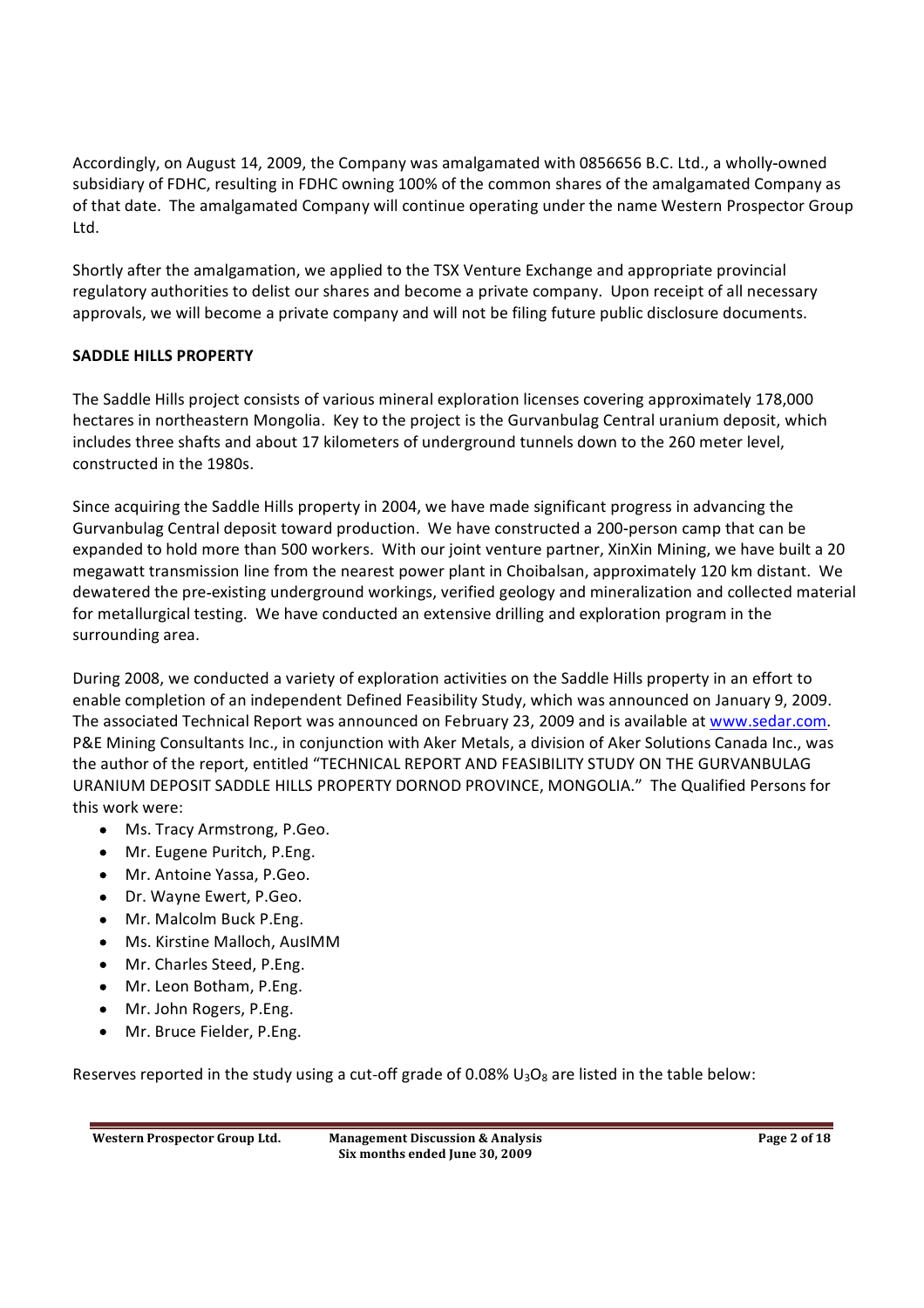| <b>Gurvanbulag Mineral Reserves</b> |           |            |             |  |  |  |
|-------------------------------------|-----------|------------|-------------|--|--|--|
|                                     |           |            |             |  |  |  |
| Grade<br>$U_3O_8$<br><b>Tonnes</b>  |           |            |             |  |  |  |
| Category                            |           | % $U_3O_8$ | million lbs |  |  |  |
| <b>Proven Reserves</b>              | 914,500   | 0.198      | 4.0         |  |  |  |
| <b>Probable Reserves</b>            | 4,128,500 | 0.153      | 13.9        |  |  |  |
| <b>Total Reserves</b>               | 5,043,000 | 0.161      | 17.9        |  |  |  |

A radiometric sorting plant is projected to remove 620,000 tonnes of low grade rock and feed a nominal 500,000 tonnes per year to the process plant with a head grade of 0.179%  $U_3O_8$ . With an average process recovery of 94.2%, the study indicates that the deposit can produce a yearly average of 1.85 million pounds of  $U_3O_8$ , as calcined yellowcake, for a nine year production life. The study further indicates economic viability, with an estimated pretax internal rate of return ("IRR") of 9.2% based on a constant selling price of US\$65.00 per pound. The IRR translates to 1.3% on an after tax basis, incorporating all taxes currently in effect in Mongolia, which are projected to amount to more than US\$162.2 million.

The pre production capital cost estimate, based on currency exchange rates prevailing during the second quarter of 2008, is US\$280.2 million with a further US\$137.5 million for sustaining capital costs during mine life. The site operating cost per tonne mined is US\$94.62, which results in an operating cost per pound of yellowcake of US\$29.00. The study estimates production could start by January 2012, assuming all Mongolian Government permits are in hand by the end of May 2009. During construction, a comprehensive training program would be instituted to ensure that, by start up of production, the project is employing the maximum number of Mongolian nationals. This training program would complement and extend the scholarship and professional training program already under way. The means of project financing is yet to be determined.

On February 14, 2008, we announced results from our geophysical logging program of historic Russian underground drill holes at Gurvanbulag. This program returned results from over 300 holes, with values as high as 1.3% eU<sub>3</sub>O<sub>8</sub> over 9.0 metres in hole 170 and 1.0% eU<sub>3</sub>O<sub>8</sub> over 29.14 metres in hole 186 ("eU<sub>3</sub>O<sub>8</sub>" is the term used to indicate that results are from gamma logging and assume radioactive equilibrium between uranium and its gamma emitting daughters which validation was undertaken for the Russian core data).

On June 3, 2008, we announced that we designed a simplified method for processing the uranium ore from our Gurvanbulag deposit. Our Preliminary Economic Assessment envisioned use of a traditional process called "solvent extraction" to recover the uranium oxide from the bulk extraction system. Recent test work allowed us to change this process to the Resin in Pulp process, which can perform the same function, but with lower capital and operating costs. The Defined Feasibility Study incorporated this design change in its model.

On June 5, 2008, we announced the full operation of our joint venture power line, allowing us to significantly reduce future fuel costs during the winter months.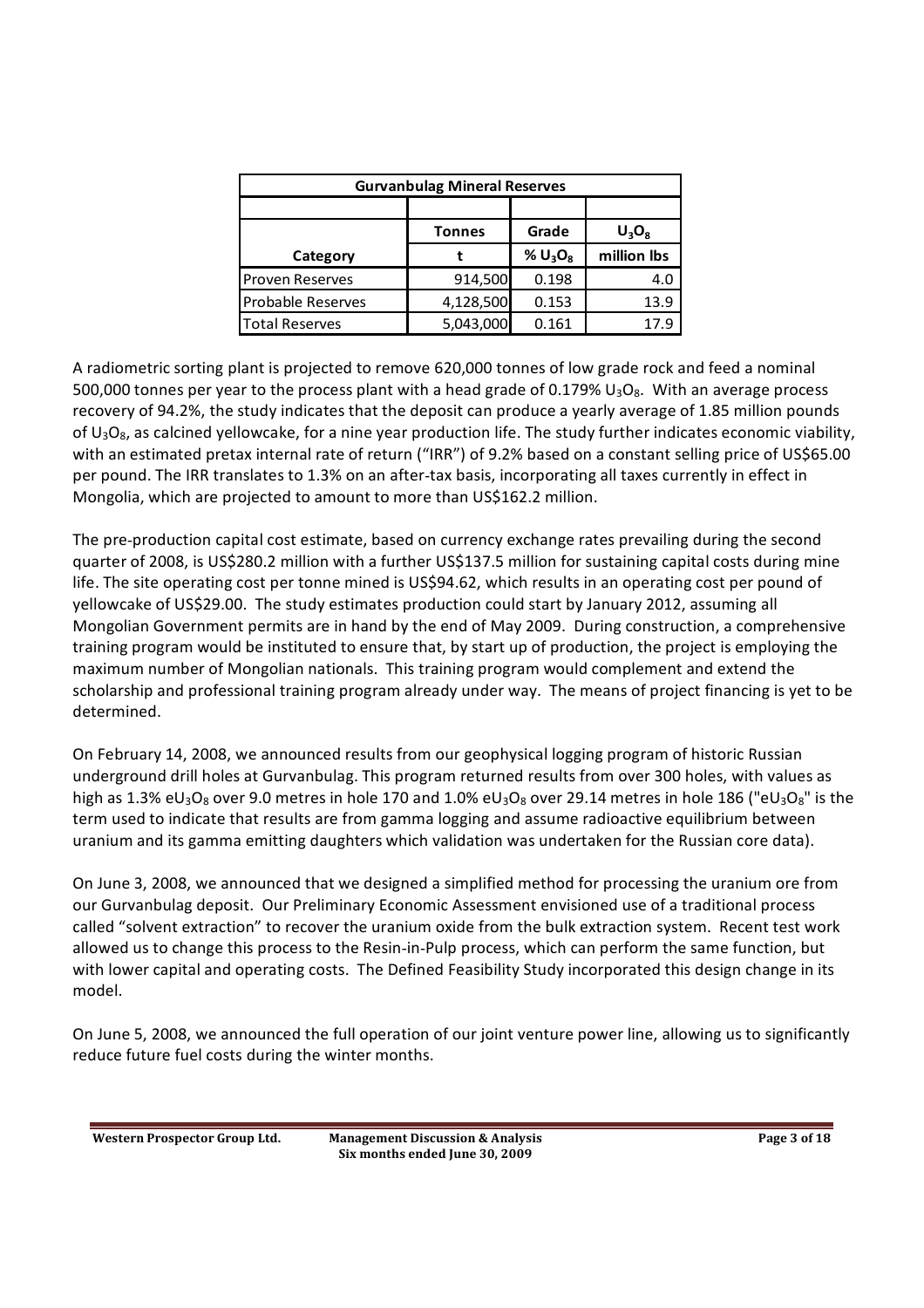On July 3, 2008, we announced that we had filed an independent resource report with the Mineral Resources and Petroleum Authority of Mongolia ("MRPAM") for our Gurvanbulag uranium deposit. The Mongolian format resource report is the last document required for approval before we make our formal application for conversion of the Gurvanbulag Exploration Licenses to a Mining License. We intend to make our formal application for a mining license following receipt of the resource approval. However, this approval has been withheld by MRPAM pending further laws and regulations related to uranium mining.

On December 9, 2008, we announced that we had filed an Environmental Impact Assessment (EIA) for our Gurvanbulag project with the Mongolian Ministry of Nature and the Environment. The EIA concluded that the project can proceed if we implement all required measures, including those contained in the environmental protection plan, the environmental monitoring plan, and the mine closure and rehabilitation plan. The EIA was prepared by environmental consultants EcoTrade LLC, an environmental consulting firm based in Ulaanbaatar, Mongolia. The report responds to the Terms of Reference issued by the Ministry of Nature and Environment in December 2007, and describes the Gurvanbulag mine project as contemplated in Western's Feasibility Study. It reviews the impacts, mitigation measures, operating and closure plans of the mine project, and outlines "best practice" procedures.

On April 14, 2009, we announced that we had received notice from the Mineral Resources Authority of Mongolia ("MRAM") stating that our exploration licenses 7685X and 4969X, which are the primary licenses for the Gurvanbulag deposit, had been suspended for three months due to violations cited by inspectors from Mongolia's Atomic Energy Agency. On July 9, 2009, we received notification that these suspensions had been lifted. However, on July 10, 2009, we received a separate notice of suspension for all of our uranium exploration licenses in Mongolia. On that date, the State Specialized Inspection Authority of the Regulatory Agency of the Government of Mongolia ("SSIA") recommended suspension of all the Licenses for a period of three months because we were alleged to be in breach of Article 45.1 of Mongolia's Law on Subsoil ("Law on Subsoil"), and Articles 5.4 and 5.6 of Mongolia's Minerals Law ("Minerals Law") due to:

- (1) Our alleged failure to discuss the results of our exploration work with the Minerals Professional Council of the State Minerals Reserve Committee of the Mongolian government;
- (2) Our alleged failure to register reserves of minerals with the state unified registry of the Mongolian government;
- (3) Our alleged use of the deposit without execution of an investment agreement;
- (4) Our issuance of a reserve estimate report based on NI 43 101 standards in accordance with the requirements of an international stock exchange, and issuance of 50 million shares through the initial public offering of Western Prospector Group Ltd.; and,
- (5) the partial transfer of mineral exploration license 4974X to another company.

Based on the advice from our Mongolia legal advisers, we are of the view that the above allegations are not applicable to us, as a holder of exploration licenses. With respect to the alleged breach of Article 45.1 of the Law on Subsoil contained in allegations (1) to (3), we submitted the reserve estimate report, which was prepared in accordance with Mongolian standards, to the Geology Office of the Mineral Resources Authority of Mongolia ("MRAM") in June 2008. Since that time, we have been waiting for MRAM to present the reserve estimate report for discussion and approval. Without having the reserve estimate report approved by the Minerals Professional Council, no registration of any reserve of minerals can be made with the state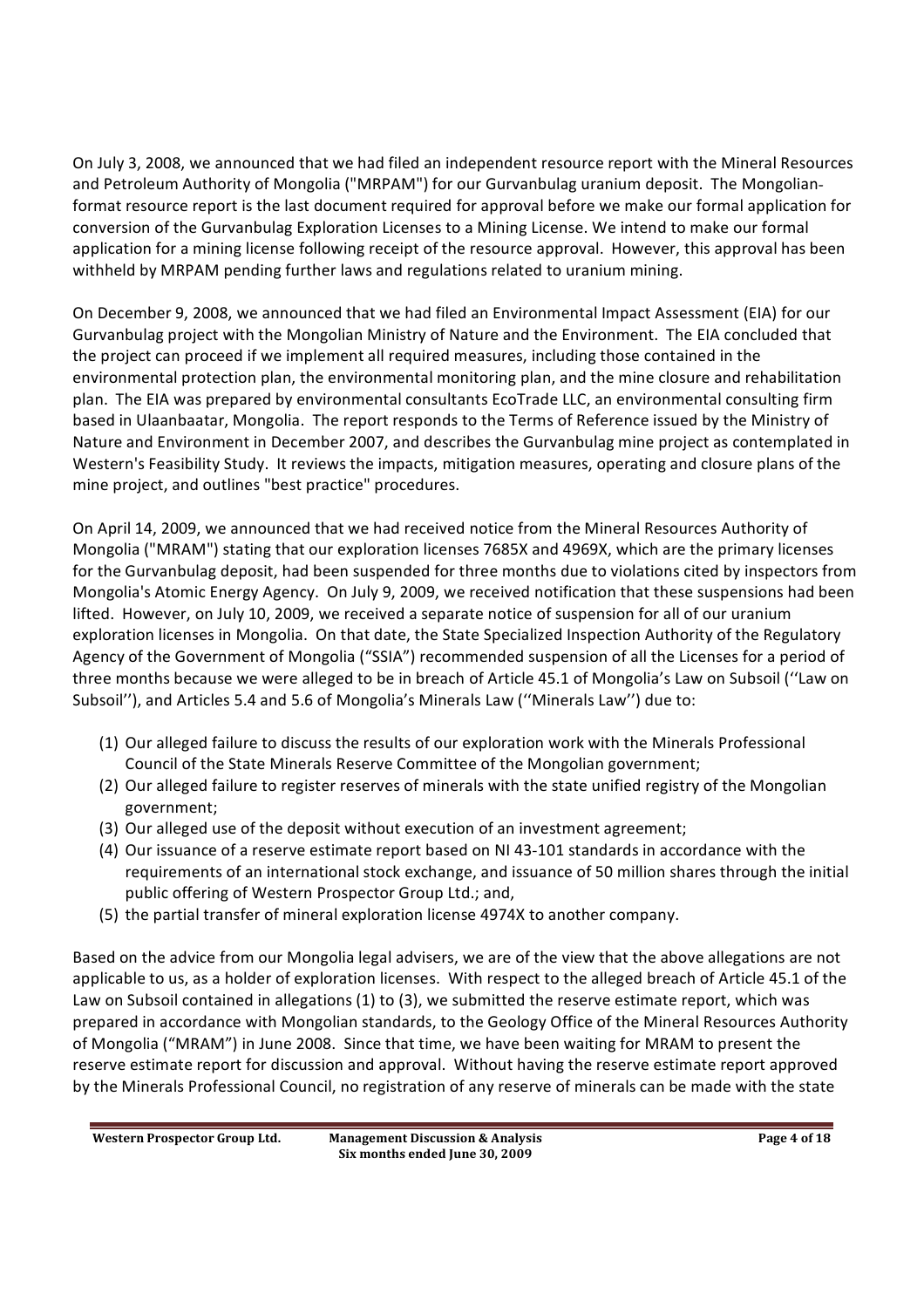unified registry of the Mongolian government, nor can any investment agreement be concluded in relation to mining the deposit. Further, to date, we have not used the deposit other than for exploration purposes.

In general, with regard to the allegation of breaches of Articles 5.4 and 5.6 of the Minerals Law, our legal advisers indicate that Articles 5.4 and 5.6 are only applicable for mining of minerals deposits that have been explored with government funds. In particular, allegation (4) and the grounds cited by SSIA are not applicable. Although Article 5.6 of the Minerals Law requires that no less than 10 per cent of the shares of a company with a strategic deposit be listed on the Mongolian stock exchange, Article 5.6 only applies to holders of a mining license. As we currently hold only exploration licenses, Article 5.6 of the Minerals Law does not apply.

Further, again as advised by our Mongolian legal advisers, issuance and offering of shares on any stock exchange is subject to the rules of that particular stock exchange. Currently, Mongolian law does not prohibit this method of fund raising in international jurisdictions for mining activities in Mongolia.

With regard to allegation (5), pursuant to the Minerals Law, a valid holder of exploration licenses has the right to transfer the exploration license in its entirety, or partially, to another entity. In 2007, we transferred a portion of the area covered by one of its exploration licenses to another entity. The transferred area has already been registered by the government with a new license number under the name of the new license holder. As advised by our Mongolian legal advisers, this partial transfer was in accordance with the Minerals Law and has been duly registered with MRAM.

Based on the aforementioned reasons, we made an application to MRAM in late July 2009 to reinstate all of the licenses currently under suspension and we await a decision from the government authorities with regard to this matter.

See **CONTINGENCIES** for additional information.

## **OTHER MONGOLIAN PROPERTIES**

In addition to the Gurvanbulag Central classified resources, we hold additional exploration licenses in the Dornod region and elsewhere in Mongolia. We believe some of these license areas contain additional uranium resources, based upon previous studies conducted by the Russians. However, these studies were not conducted using 43 101 standards and we have no intention to convert the information into a 43 101 compliant report. Rather, we intend to prepare reports using Mongolian regulatory standards and to use those reports for compliance under Mongolian law. Information on ownership of these resources is presented herein.

In addition to the licenses described above, we believe we have a 70% interest in one exploration license in the Dornod region held by Adamas Mining. This license was to be turned over to a joint venture between the Company and Adamas. However, the joint venture with Adamas Mining has yet to be formed, and currently is the subject of litigation in the Mongolian courts. All uranium exploration licenses listed below, as well as the Adamas Mining exploration license, have been suspended by the Mongolian government as described above. See **CONTINGENCIES** for additional information.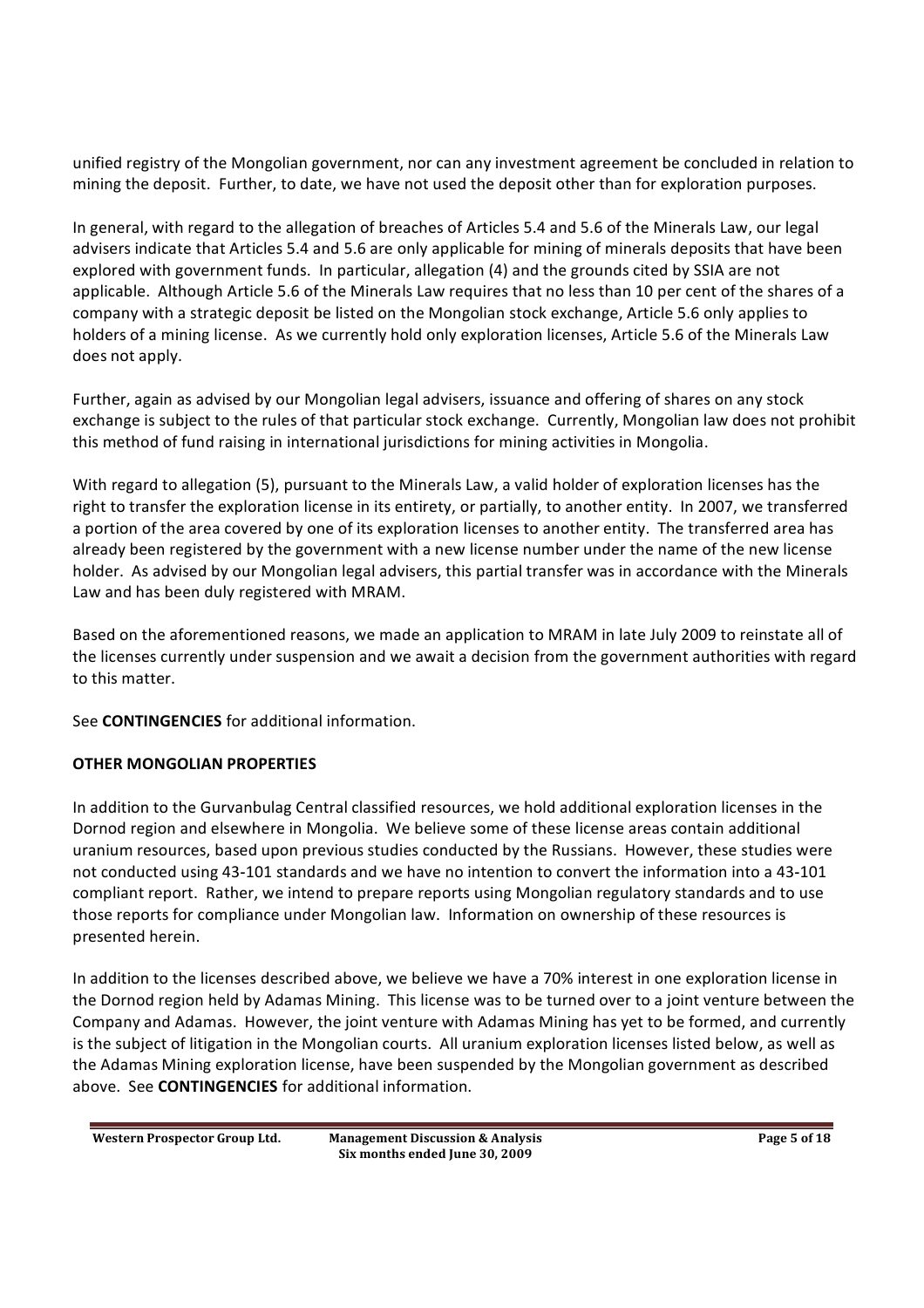| <b>Deposit</b>           | <b>Classification</b> | Ownership |
|--------------------------|-----------------------|-----------|
| Gurvanbulag Intermediate | Historic $C_2$        | 100%      |
| Gurvanbulag Southwest    | Historic $C_2$        | 100%      |
| Mardaigol                | Historic $C_1$        | (1)       |
|                          | Historic $C_2$        | (1)       |
| Nemer                    | Historic $C_2$        | (1)       |
| Dornod area              | Historic $C_2$        | (2)       |

(1) Western holds a 70% interest in these deposits, in a joint venture with Adamas Mining.

(2) The Dornod area comprises portions of 11 deposits, some in the joint venture with Adamas, and some that lie on property boundaries. As such, the grade and tonnage attributable to Western is difficult to calculate at this time.

In addition, we hold six exploration licenses with coal potential in Mongolia.

Our Mongolian properties require annual exploration license payments of approximately \$450,000 (\$300,000 through 2008) and minimum exploration expenditures of approximately \$450,000 (\$300,000 through 2008) annually.

### **MONGOLIAN MINERALS LAW AND REGULATORY ENVIRONMENT**

In 2006, Mongolia adopted a new minerals law. Within the 2006 law, the national government is permitted, under certain conditions, to share or own mineral property interests up to 34% for properties developed using private funds, and up to 50% for properties either developed using state funds or classified as a "mineral deposit of strategic importance" or both. Our properties have been classified as "mineral deposits of strategic importance.

Effective August 15, 2009, a new Mongolian Nuclear Energy Law became effective. Its provisions contain, among other things, the following:

- For deposits where government funds were used in exploration, the state shall directly possess, free of charge, no less than 51% of the shares of the company holding the special licenses;
- For deposits where no government funds were used in exploration, the state shall directly possess, free of charge, no less than 34% of the shares of the company holding the special licenses;
- A Nuclear Energy Commission is created to regulate and coordinate activities on exploration of radioactive minerals and nuclear energy, chaired by the Prime Minister;
- The Nuclear Energy Commission must approve transfers or sales of more than 5% of the shares of companies holding the special licenses;
- Sales, transfers or collateralization of exploration and mining licenses are prohibited:
- The Nuclear Energy Commission must approve any merger, split, integration or restructure of companies holding the special licenses;
- A state administrative authority ("SAA") responsible for administering the law is granted additional authority to grant, suspend or revoke special licenses;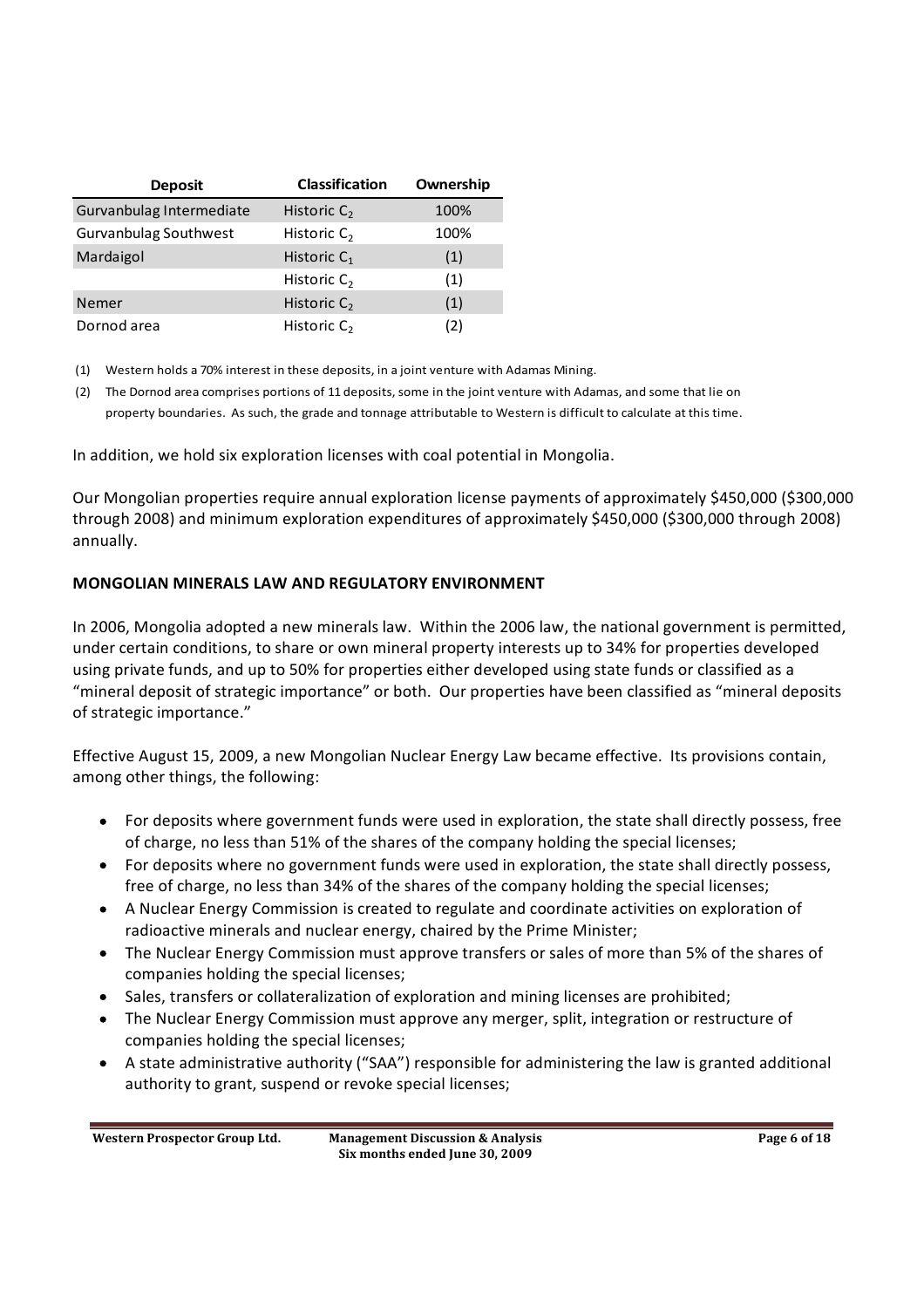- The SAA shall classify as confidential any exploration report or feasibility study associated with conducting prospecting or exploration for radioactive minerals;
- Holders of special licenses must have the financial wherewithal to conduct exploration of radioactive minerals, have the financial capability to fund any necessary reclamation, and have sufficient experience in responsible mining of radioactive minerals;
- Holders of special licenses wishing to exploit a radioactive mineral deposit also must have the capacity to sell radioactive minerals, have a sustainable and leading position in the world markets for processing and sales of radioactive minerals, have sufficient finances to conduct extraction of radioactive minerals, have many years of experience in extracting and processing such minerals and have leading technology to fully exploit radioactive reserves;
- Holders of special licenses wishing to exploit a radioactive mineral deposit must pay an upfront fee equal to no less than 10% of the reserves noted in the state reserves register, computed using the average rate in the international market for the mineral over the previous six months;
- Exploration licenses will be issued for periods up to 3 years; mining licenses will be issued for periods up to 20 years, both of which may be renewed;
- Specific procedures for negotiating an investment agreement with license holders.

As this law recently took effect, it is unclear how the laws and regulations will be administered in the future.

## **FINANCIAL SUMMARY FOR THE SECOND QUARTER OF 2009**

- We recorded a loss for the year of \$5.6 million or \$0.10 per share, which included an impairment write off of \$2.0 million against our Mongolian properties; \$1.2 million for compensation and general overhead expenses; costs associated with the various takeover offers of \$0.8 million; and, non cash stock based compensation expense of \$0.9 million.
- We incurred \$2.0 million of exploration and mineral property expenditures, primarily on the Saddle Hills project.

### **FINANCIAL REVIEW**

For the six months ended June 30, 2009, we incurred a net loss of \$5.6 million, or \$0.10 per share, compared to a net loss of \$3.7 million, or \$0.07 per share in 2008. A discussion of the major variations between the years follows:

|                                            | 2009      | 2008                     | Variance   | % Change |
|--------------------------------------------|-----------|--------------------------|------------|----------|
| Directors' fees                            | 72,049    | 191,340                  | (119, 291) | $-62%$   |
| Legal and audit                            | 64,680    | 548,000                  | (483, 320) | -88%     |
| Management and administrative services     | 675,410   | 898,913                  | (223, 503) | $-25%$   |
| Office operations and facilities           | 610,594   | 468,722                  | 141,872    | 30%      |
| Stock-based compensation                   | 918,399   | 1,175,622                | (257, 223) | $-22%$   |
| Interest income                            | (23, 450) | (433, 319)               | 409,869    | -95%     |
| Foreign exchange loss (gain)               | 201,146   | 29,754                   | 171,392    | 576%     |
| Write-off of mineral property and deferred |           |                          |            |          |
| exploration expenditures                   | 2,048,528 | $\overline{\phantom{0}}$ | 2,048,528  |          |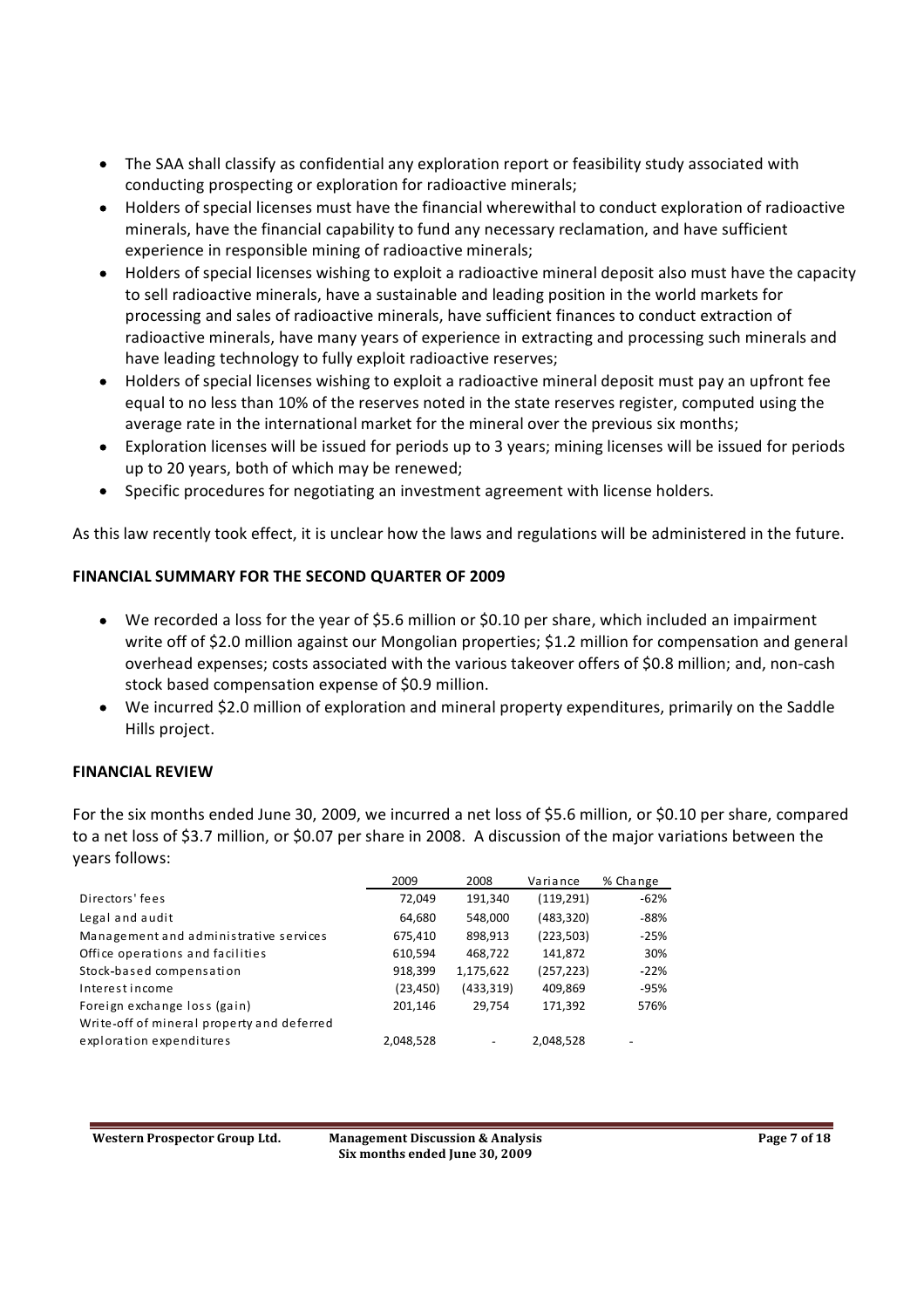The above table presents the major expenses incurred in the first halves of 2009 and 2008, and the variance between the years. Costs associated with the various takeover offers (\$0.8 million in 2009; \$0.6 million in 2008) have been deducted from the amounts presented in order to provide better comparability.

Directors' fees were lower in 2009 compared to the same period in 2008 due to reductions in fees paid for special committee work associated with the various takeover offers.

Legal fees were lower in 2009 compared to the same period in 2008 due to the elimination of litigation costs associated with defending the Company against the lawsuit by Maximum Ventures, Inc. This lawsuit was discontinued at the request of the plaintiff, Maximum, in March 2008.

Management and administrative services were lower in 2009 due to reduced fees charged by strategic and financial advisors as compared to the same period in 2008.

Office operations and facilities expense increased due to the addition of our portion of overhead costs to operate the joint venture power line in Mongolia as well as increased insurance costs for purchase of run off directors' and officers' coverage.

Stock based compensation decreased due to the lower average common share price, and the lower number of issued options, in 2009 as compared to the same period in 2008.

Interest income decreased due to declining cash balances as well as the reduction in available rates on low risk investments.

Foreign exchange loss increased in 2009 due to unfavorable fluctuations in the value of the Canadian dollar as compared to the US dollar.

For the three months ended June 30, 2009, we incurred a net loss of \$2.9 million, or \$0.05 per share, compared to a net loss of \$1.9 million, or \$0.04 per share in 2008. A discussion of the major variations between the years follows:

|                                            | 2009     | 2008                     | Variance   | % Change |
|--------------------------------------------|----------|--------------------------|------------|----------|
| Directors' fees                            | 39.000   | 141,151                  | (102, 151) | $-72%$   |
| Management and administrative services     | 354.809  | 481,957                  | (127, 148) | $-26%$   |
| Office operations and facilities           | 355,551  | 122.332                  | 233,218    | 191%     |
| Interest income                            | (4, 464) | (227, 135)               | 222.671    | -98%     |
| Foreign exchange loss (gain)               | 146,909  | 17                       | 146.892    | 872872%  |
| Write-off of mineral property and deferred |          |                          |            |          |
| exploration expenditures                   | 845,237  | $\overline{\phantom{a}}$ | 845,237    | -        |

The above table presents the major expenses incurred in the second quarters of 2009 and 2008, and the variance between the years. Costs associated with the various takeover offers (nil in 2009; \$0.6 million in 2008) have been deducted from the amounts presented in order to provide better comparability.

Directors fees were lower in 2009 compared to the same period in 2008 due to reductions in fees paid for special committee work associated with the various takeover offers.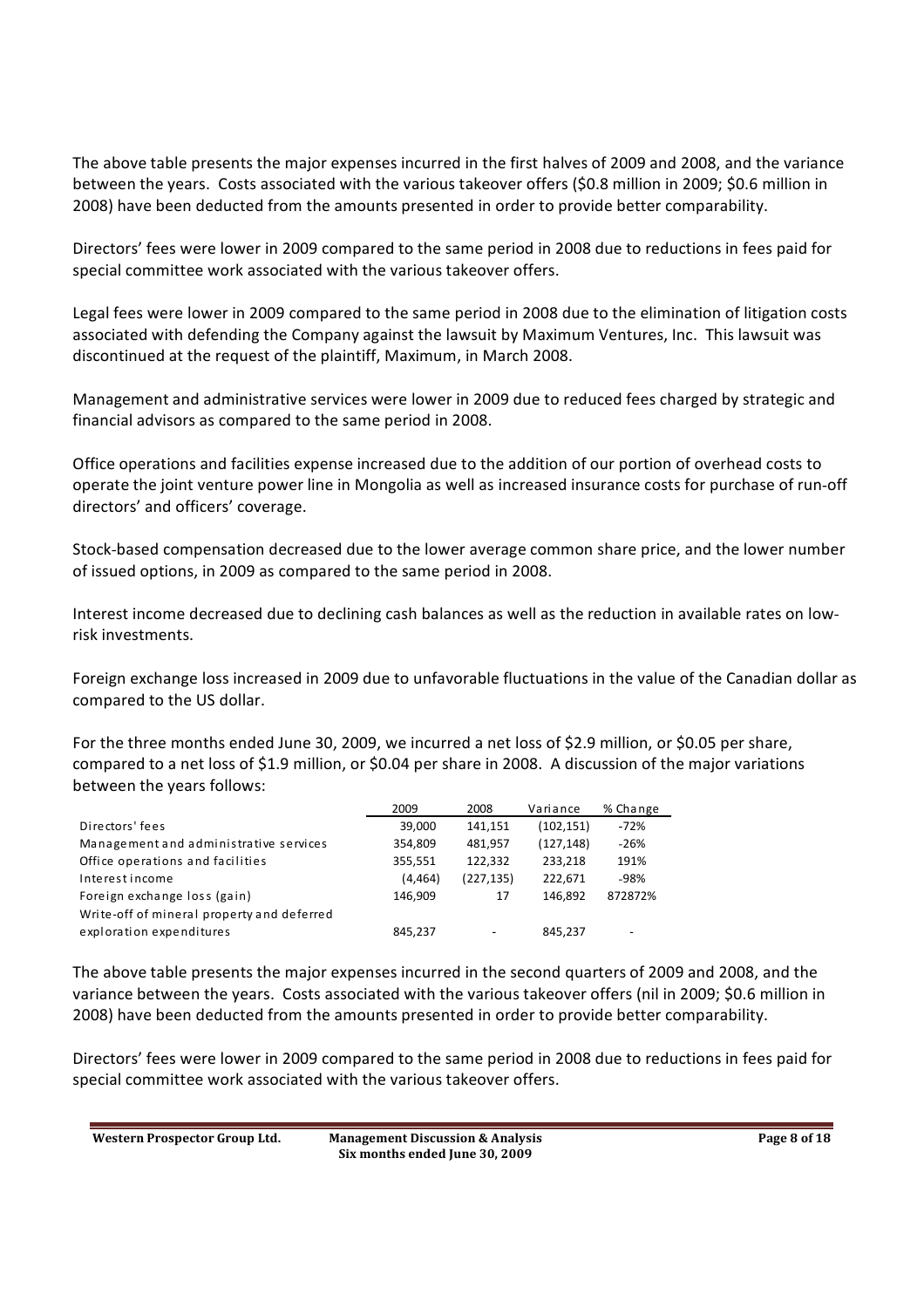Management and administrative services were lower in 2009 due to reduced fees charged by financial advisors as compared to the same period in 2008

Office operations and facilities expense increased due to the addition of our portion of overhead costs to operate the joint venture power line in Mongolia as well as increased insurance costs for purchase of run off directors' and officers' coverage.

Interest income decreased due to declining cash balances as well as the reduction in available rates on low risk investments.

Foreign exchange loss increased in 2009 due to unfavorable fluctuations in the value of the Canadian dollar as compared to the US dollar.

### **Summary of Quarterly Results**

The following table sets forth selected quarterly financial information for each of our last eight quarters:

| Quarter ending (unaudited) Total revenues Loss (\$000s) Loss per share (\$) |     |        |      |
|-----------------------------------------------------------------------------|-----|--------|------|
| June 30, 2009                                                               | nil | 2,918  | 0.05 |
| March 31, 2009                                                              | nil | 2,700  | 0.05 |
| December 31, 2008                                                           | nil | 61,069 | 1.13 |
| September 30, 2008                                                          | nil | 7,515  | 0.14 |
| June 30, 2008                                                               | nil | 1,918  | 0.04 |
| March 31, 2008                                                              | nil | 1,818  | 0.03 |
| December 31, 2007                                                           | nil | 1,490  | 0.03 |
| September 30, 2007                                                          | nil | 863    | 0.02 |

Variations in quarterly losses and losses per share are affected mostly by the write off of mineral property carrying costs. Results for the quarters ended June 30, 2009, March 31, 2009, December 31, 2008 and September 30, 2008 primarily were impacted by such write offs. Results for the quarter ended June 30, 2007 were primarily impacted by the acceleration of stock option vesting upon the deemed change of control in June 2007.

### **FINANCIAL POSITION AND LIQUIDITY**

### **Operating Activities**

Cash flow used in operations totaled \$2.9 million in the first half of 2009, compared to \$2.4 million in the same period of 2008. This change primarily consisted of approximately \$0.5 million in changes to working capital balances.

#### **Financing Activities**

A total of 200,000 shares were issued on the exercise of stock options for total proceeds received of \$84,000 in the first half of 2009. No stock options were exercised in the same period of 2008.

| Western Prospector Group Ltd. | <b>Management Discussion &amp; Analysis</b> | Page 9 of 18 |
|-------------------------------|---------------------------------------------|--------------|
|                               | Six months ended June 30, 2009              |              |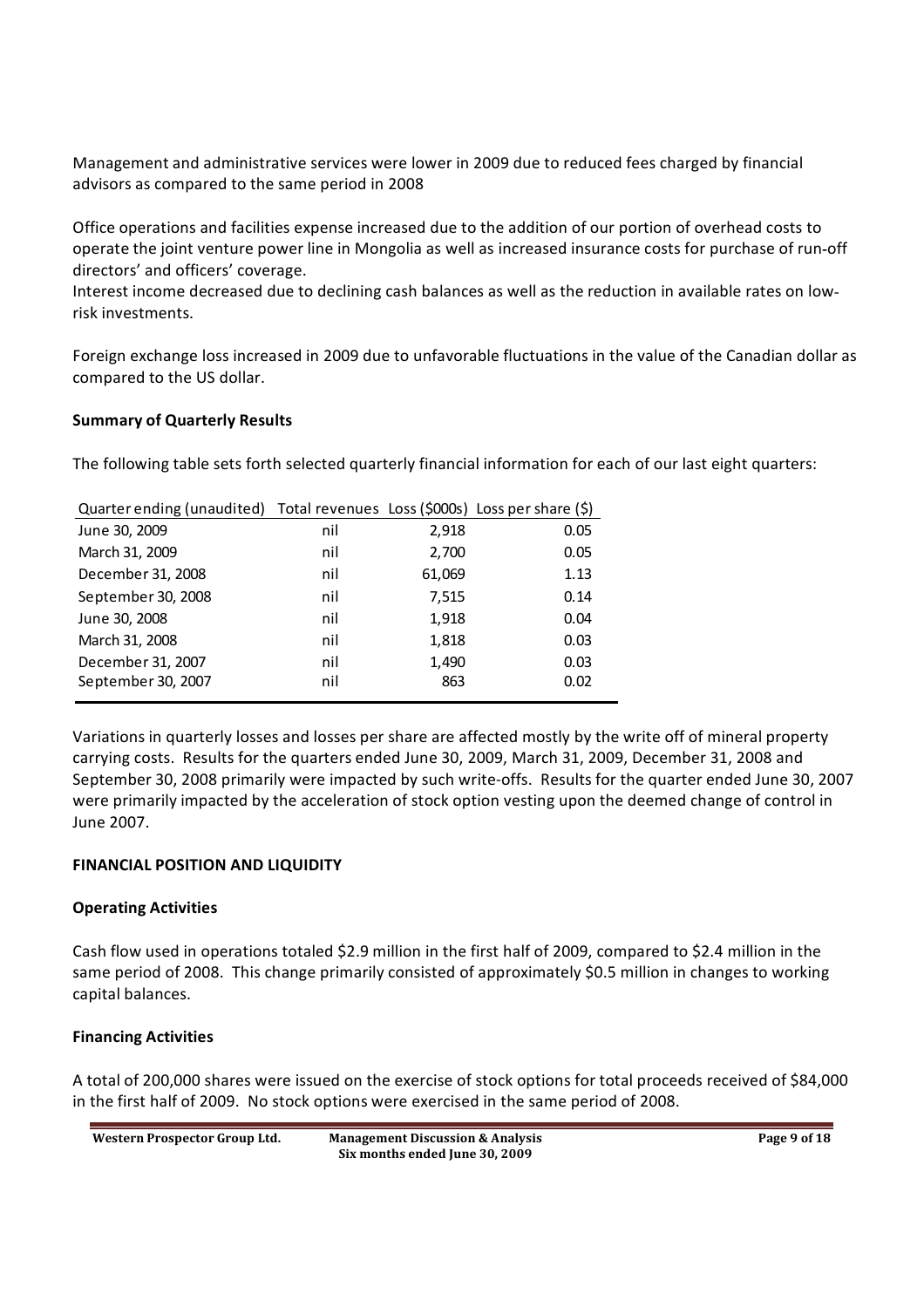#### **Investing Activities**

Substantially all investment related expenditures were incurred on the Mongolian properties. Total cash flow used in investing activities was \$2.4 million in the first half of 2009, compared to \$7.1 million in the same period of 2008. The following table, derived from the Consolidated Statements of Deferred Exploration and Mineral Property Expenditures, provides a summary of cash and non cash expenditures on the properties.

|                                          | Period ended June 30, |            |               |           |
|------------------------------------------|-----------------------|------------|---------------|-----------|
|                                          | 2009                  | 2008       | Change        | % Change  |
| Accommodation                            | 303,528               | 442,241    | (138, 713)    | $-31.4%$  |
| Assays and geological analysis           | 10,023                | 58,520     | (48, 497)     | $-82.9%$  |
| Consulting                               | 17,220                | 274,466    | (257, 246)    | $-93.7%$  |
| Depreciation                             | 467,585               | 488,466    | (20, 881)     | $-4.3%$   |
| <b>Drilling</b>                          |                       | 167,097    | (167,097)     | $-100.0%$ |
| Engineering and metallurgical            | 101,434               | 1,386,637  | (1, 285, 203) | $-92.7%$  |
| Environmental and permitting             | 28,714                | 111,489    | (82, 774)     | $-74.2%$  |
| Expediting                               | 31,677                | 36,576     | (4,898)       | $-13.4%$  |
| Field supplies                           | 233,164               | (207, 077) | 440,241       | $-212.6%$ |
| Fuel                                     | 322,559               | 1,176,119  | (853, 560)    | $-72.6%$  |
| Maps, drafting and prints                | 313                   | 3,519      | (3,206)       | $-91.1%$  |
| Property acquisition and maintenance cos | 158,394               | 200,673    | (42, 279)     | $-21.1%$  |
| Salaries and wages                       | 235,447               | 179,027    | 56,421        | 31.5%     |
| Stock option compensation                | 12,736                | (48)       | 12,784        | 26418.9%  |
| Surveys                                  | (620)                 | 72,703     | (73, 323)     | $-100.9%$ |
| Transportation                           | 47,416                | 157,272    | (109, 855)    | $-69.9%$  |
| Underground development                  | 78,938                | 2,020,368  | (1,941,429)   | -96.1%    |
|                                          | 2,048,528             | 6,568,045  | (4,519,517)   | $-68.8%$  |

By December 2008, nearly all of the work associated with the Defined Feasibility Study was complete. This allowed us to discontinue our dewatering program as well. As a result, spending was reduced significantly in nearly every area. Field supplies for 2008 were reduced due to a reclassification of vehicles and other leased equipment from this category to property, plant and equipment. Salaries and wages increased due to Mongolian salary increases, which are aligned with the inflation rate in that country.

### **Liquidity and Cash**

At June 30, 2009, we had working capital of \$3.8 million and cash of \$4.3 million, compared to \$7.7 million and cash of \$9.6 million, respectively, at December 31, 2008. Based on our project plans, we believe this provides us with sufficient resources to continue operations until sometime in the fourth quarter of 2009 without further infusions of capital. Significant additional capital will be necessary to move the Saddle Hills project to the full development and production phases.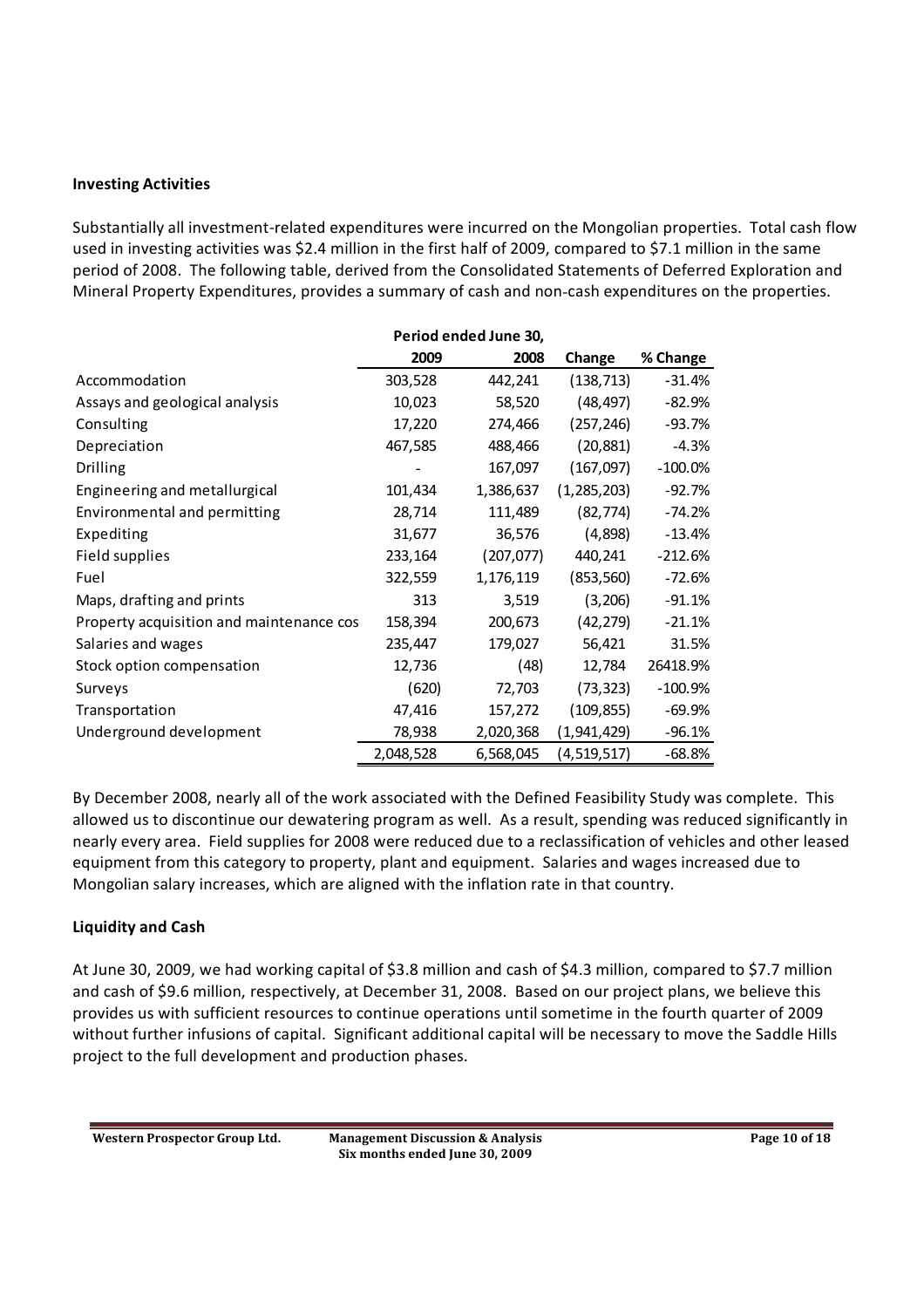The Company typically invests its excess cash in bankers' acceptances and other low risk, short term investments. We have not invested in asset-backed commercial paper or other assets with "sub-prime" investment risk. Also, we do not purchase foreign currency hedge or forward contracts, as we reduce currency risk by minimizing balances in currencies other than the Canadian dollar. We do this by funding our foreign operations on an "as-needed" basis for projected expenditures over the subsequent 2-8 weeks. Invested cash is classified as "cash and cash equivalents" on our consolidated balance sheets. Income associated with these investments is classified as "interest income" on our statements of loss and deficit.

## **Marketable Securities**

We held no marketable securities at June 30, 2009 as we sold all remaining investments during the quarter.

## **CONTINGENCIES**

### **Uranium Exploration Licenses**

As described above (see SADDLE HILLS PROPERTY), all of our Mongolian uranium exploration licenses are suspended. While we believe the allegations cited for the suspension are without merit, we cannot be certain that our response will be deemed sufficient to remove the suspensions, and MRAM could move to revoke these licenses in that event.

## **Adamas Action**

On December 7, 2004, we entered into an agreement with Adamas Mining, LLC, a Mongolian company, which provided the possibility to earn rights to 70% of a Mongolian exploration license held by Adamas. The provisions of this agreement required us to make cash payments to Adamas totaling US\$790,000 through December 31, 2007. Additionally, we were obligated to make minimum exploration expenditures on the property of at least US\$1,350,000 before the end of 2007. We have complied with both of these provisions, having spent approximately \$3.9 million in total through December 31, 2007 on the property, and therefore believe we have earned the right to the 70% joint venture interest.

After numerous attempts to form the joint venture with Adamas, we chose to file suit in the Bayanzurkh District Court of Mongolia to compel Adamas to form the joint venture. In January 2008, the Court ruled in favor of Adamas. We then appealed this judgment twice, both of which were denied in April and July 2008. Adamas then filed suit to have the license released from possession of the escrow agent. Therefore, on May 26, 2009, the Company filed suit in Bayanzurkh District Court alleging a breach of contract by Adamas and requesting damages of 5.3 billion Tugrigs. No hearing date has been set on this action.

However, due to the uncertainty associated with this action, we have written off all historical expenditures associated with this license.

### **OFF BALANCE SHEET ARRANGEMENTS**

We have not entered into any off-balance sheet financing arrangements.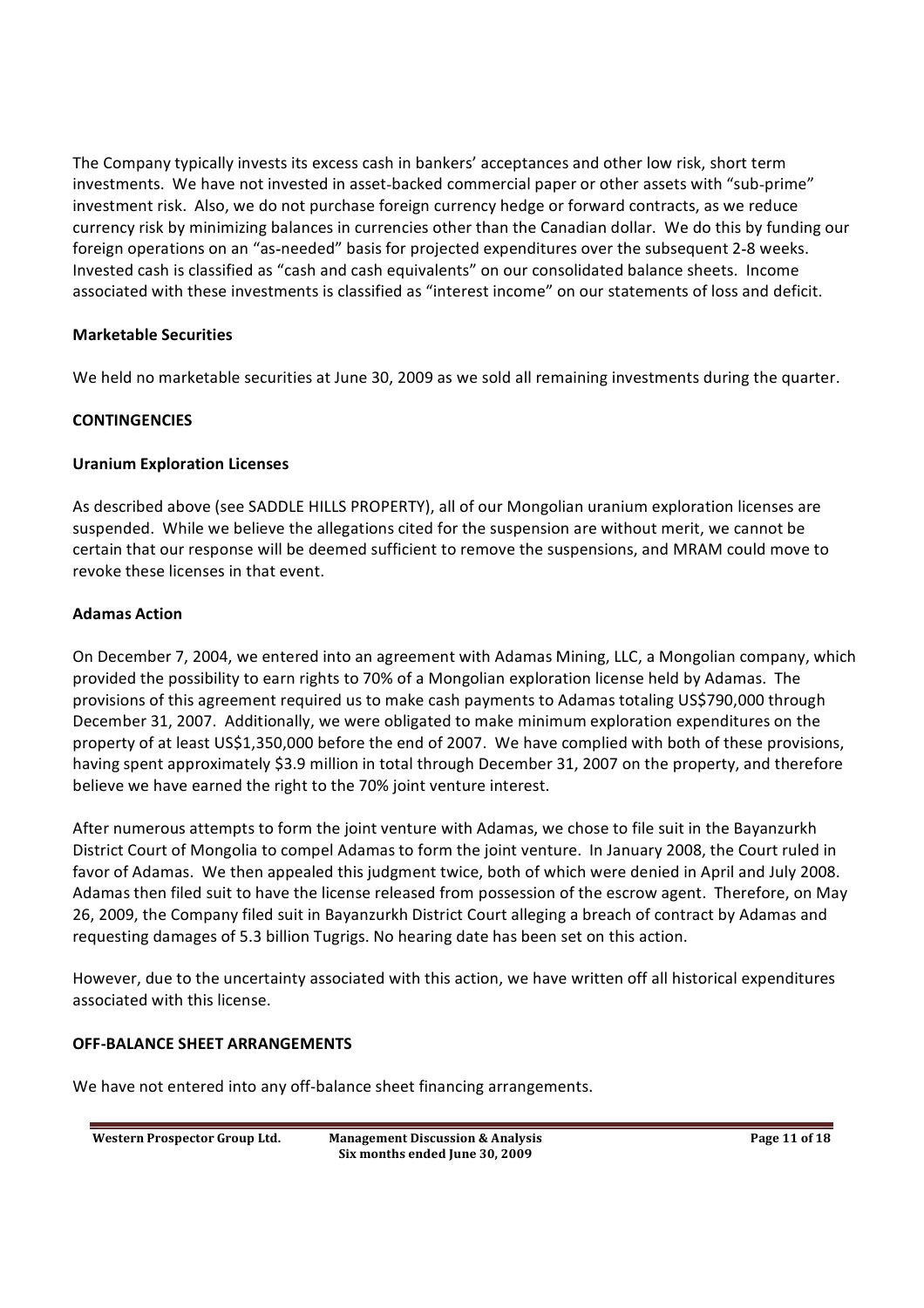#### **RELATED PARTY TRANSACTIONS**

From January 1 to June 30, 2009, the Company was charged \$32,586 for geological and office services provided by Gamah International Ltd., a company owned by a former senior officer of the Company. At June 30, 2009 the Company owed \$421 (December 31, 2008 - \$26) to Gamah International Ltd.

### **CRITICAL ACCOUNTING ESTIMATES**

#### **Resource assets**

We record our interests in mineral properties and areas of geological interest at cost less option payments received and other recoveries. Exploration and development costs and royalties relating to these interests and projects are capitalized on the basis of specific claim blocks or areas of geological interest until the properties to which they relate are placed into production, sold or allowed to lapse. We expense all administration costs incurred during the year.

We perform impairment tests on property, plant and equipment and resource assets when events or circumstances occur that indicate the asset may not be recoverable. Where conditions suggest impairment, estimated future cash flows for a development project are calculated using estimated future prices, mineral resources, and operating and capital costs on an undiscounted basis. When estimated future cash flows are less than the carrying value, the project is considered impaired. Reductions in the carrying value of an asset are recorded to the extent the net book value exceeds the discounted estimated future cash flows. Where estimates of future net cash flows are not available and where other conditions suggest impairment, management assesses whether the carrying value can be recovered.

Significant amounts associated with the Mongolian properties were written off in the current year, and in 2008. Changes in market conditions, reserve estimates and other assumptions used in these estimates may result in future write-offs.

#### **Stock based compensation**

We apply the fair value method of accounting for stock options granted to directors, officers and employees. The fair value of stock options granted is expensed or capitalized to resource assets over the vesting period. The fair value is determined using an option pricing model that takes into account, as of the grant date, the exercise price, the expected life of the option, the current price of the underlying stock and its expected volatility and the risk free rate over the expected life of the option. Actual results may differ materially from those estimates based on these assumptions.

#### **Income taxes**

The determination of our future tax assets and liabilities involves significant management estimation and judgment involving a number of assumptions. In determining these amounts we interpret tax legislation in a variety of jurisdictions and make estimates of the expected timing of the reversal of future tax assets and liabilities. We also make estimates of the future earnings which affect the extent to which potential future tax benefits may be used. We are subject to assessment by various taxation authorities, which may interpret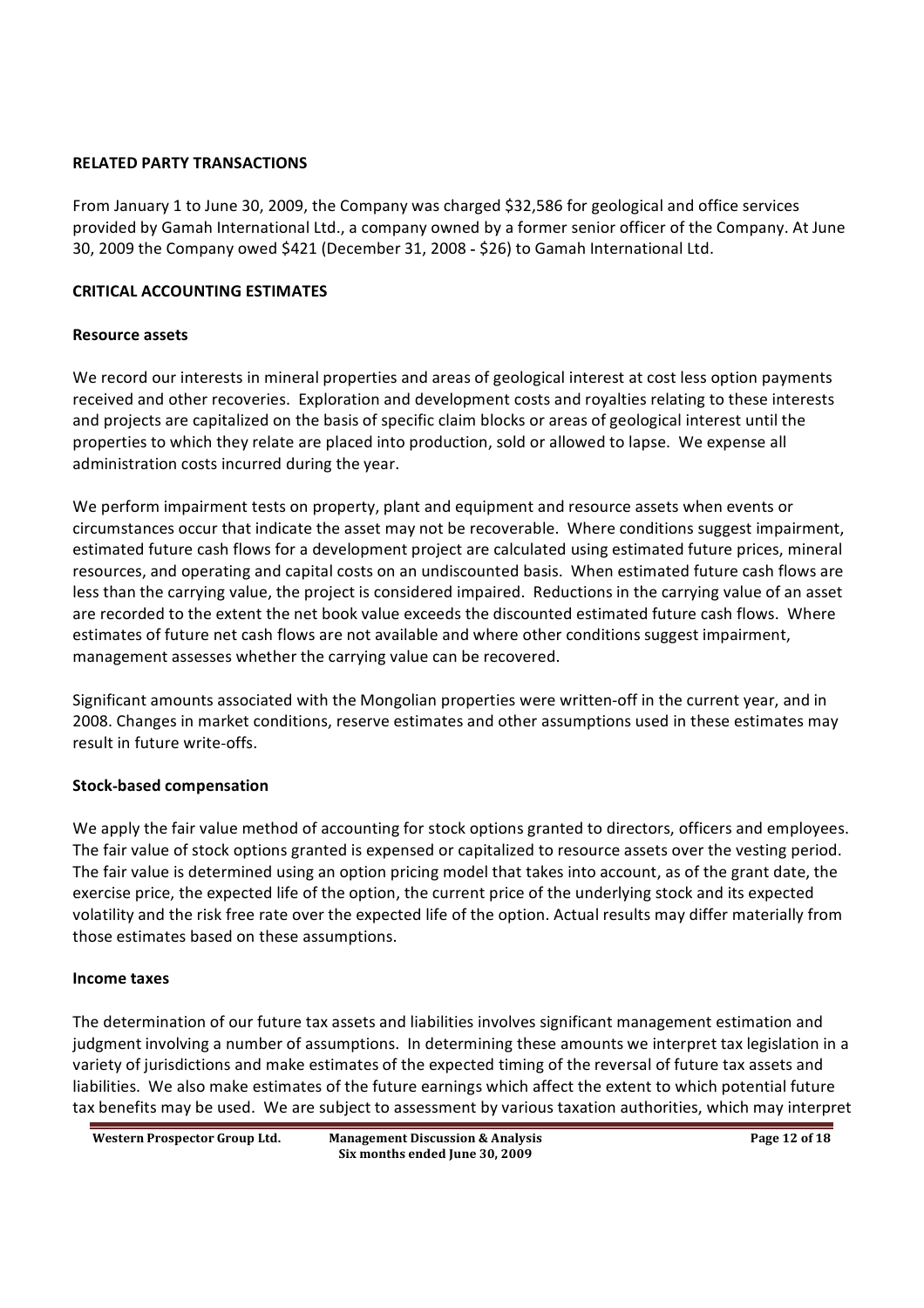tax legislation in a manner different from our view. These differences may affect the final amount or the timing of the payment of taxes. When such differences arise, we make provision for such items based on our estimate of the final outcome of these matters.

### **CHANGES IN ACCOUNTING POLICIES**

Effective January 1, 2009, we adopted the following Canadian Institute of Chartered Accountants ("CICA") Handbook Sections:

## *Goodwill and Intangible Assets Section 3064*

Section 3064, Goodwill and intangible assets, is effective for the Company commencing January 1, 2009 and establishes revised standards for recognition, measurement, presentation and disclosure of goodwill and intangible assets. Concurrent with the introduction of this standard, the CICA withdrew EIC 27, Revenues and expenses, during the pre operating period. The adoption of this statement did not have an impact on the consolidated financial statements as at June 30, 2009.

## **RECENTLY ISSUED ACCOUNTING PRONOUNCEMENTS**

## *Business Combinations Section 1582*

In January 2009, the CICA issued Handbook Section 1582, "Business Combinations" ("CICA 1582"). CICA 1582 requires that all assets and liabilities of an acquired business will be recorded at fair value at acquisition. Obligations for contingent considerations and contingencies will also be recorded at fair value at the acquisition date. The standard also states that acquisition related costs will be expensed as incurred and that restructuring charges will be expensed in the periods after the acquisition date. The Section applies prospectively to business combinations for which the acquisition date is on or after the beginning of the first annual reporting period on or after January 1, 2011. This pronouncement will have no material impact on the Company's consolidated financial statements going forward.

## *Consolidations and Non controlling interest Sections 1601 and 1602*

In January 2009, the CICA issued Handbook Section 1601, "Consolidations" ("CICA 1601"), and Section 1602, "Non-controlling Interests" ("CICA 1602"). CICA 1601 establishes standards for the preparation of consolidated financial statements. CICA 1602 establishes standards for accounting for a non controlling interest in a subsidiary in consolidated financial statements subsequent to a business combination. These standards apply to interim and annual consolidated financial statements relating to fiscal years beginning on or after January 1, 2011. This pronouncement will have no material impact on the Companys consolidated financial statements going forward.

*Credit Risk and the Fair Value of Financial Assets and Financial Liabilities EIC Abstract 173*

In January 2009, the CICA issued EIC Abstract 173, "Credit Risk and the Fair Value of Financial Assets and Financial Liabilities". The EIC requires the Company to take into account the Company's own credit risk and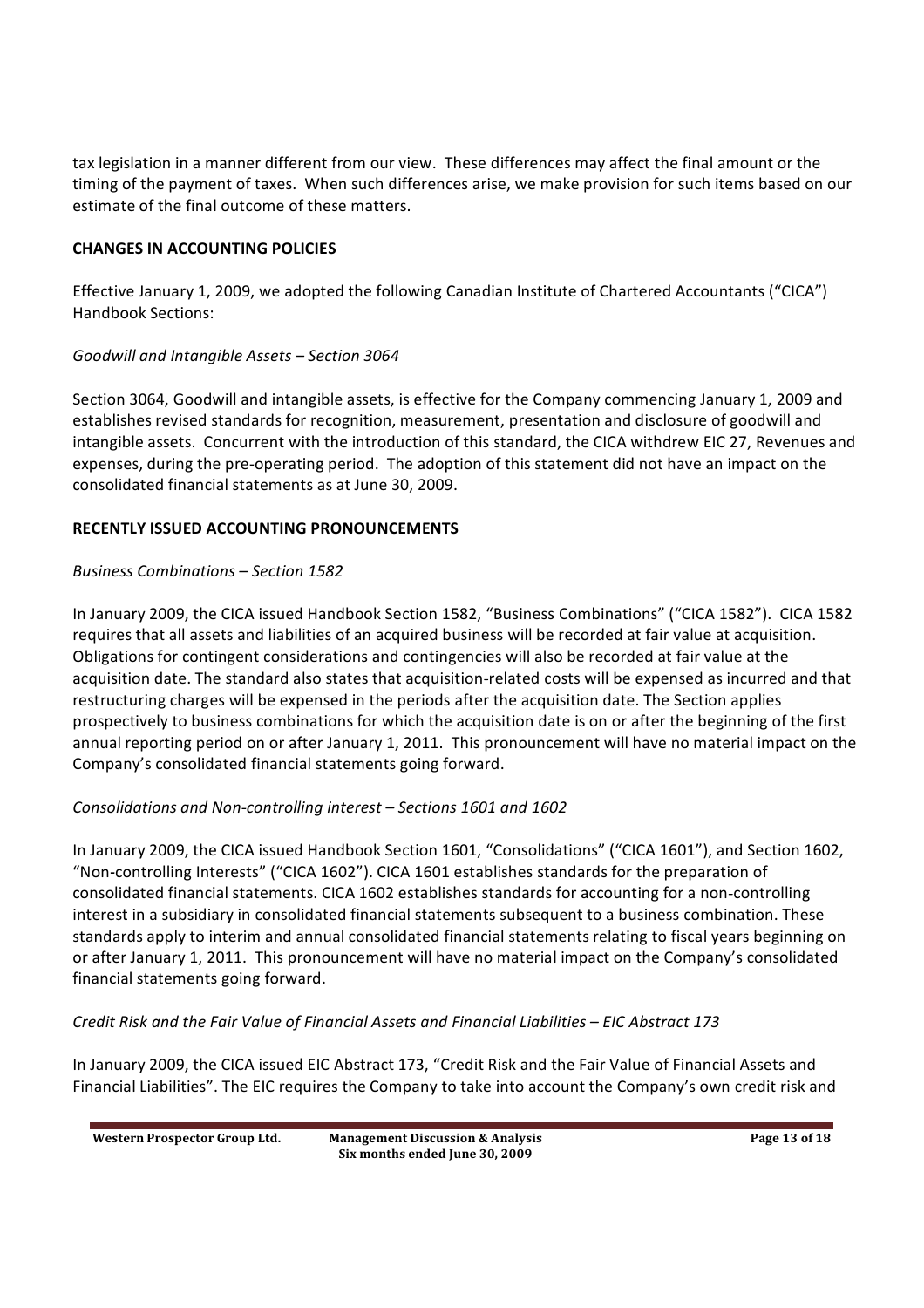the credit risk of the counterparty in determining the fair value of financial assets and financial liabilities, including derivative instruments.

#### **OUTSTANDING SHARE DATA**

The authorized capital consists of unlimited common shares without par value. As of the date of this report, the following common shares, options and share purchase warrants were outstanding:

|               | Number of     | <b>Exercise Price</b> | Remaining    |
|---------------|---------------|-----------------------|--------------|
|               | <b>Shares</b> | (\$)                  | Life (years) |
| Capital stock | 54,752,943    |                       |              |
| Stock options | -             |                       | -            |
| Fully diluted | 54,752,943    |                       | -            |

#### **RISK AND UNCERTAINTIES**

All of our operations involve mineral exploration and development and there is no guarantee that any such activity will result in commercial production of deposits. Mineral exploration and development involves substantial expenses and a high degree of risk, which even a combination of experience, knowledge and careful evaluation may not be able to adequately mitigate. Examples of these risks include, but are not limited to:

#### **Mineral Exploration and Development**

There is no assurance that our Gurvanbulag property, for which we have complete a Defined Feasibility Study indicating the project is economically viable, will be brought into commercial production. Further, there is no assurance that commercial quantities of ore will be discovered on any of our other exploration properties, or even if commercial quantities of ore will be discovered,

The marketability of any minerals acquired or discovered may be affected by numerous factors which are beyond our control and which cannot be predicted, such as commodity market fluctuations, the proximity and capacity of milling facilities, mineral markets and processing equipment.

#### **Uranium Prices**

Changes in the market price of uranium, which in the past has fluctuated wildly, could affect our operations. Should we begin commercial production, our profitability and long term viability will depend in large part on the price of uranium. The market price is affected by numerous factors beyond our control. Depending on the price of minerals produced, we may determine that it is impractical to commence or continue commercial production.

#### **Political Risk**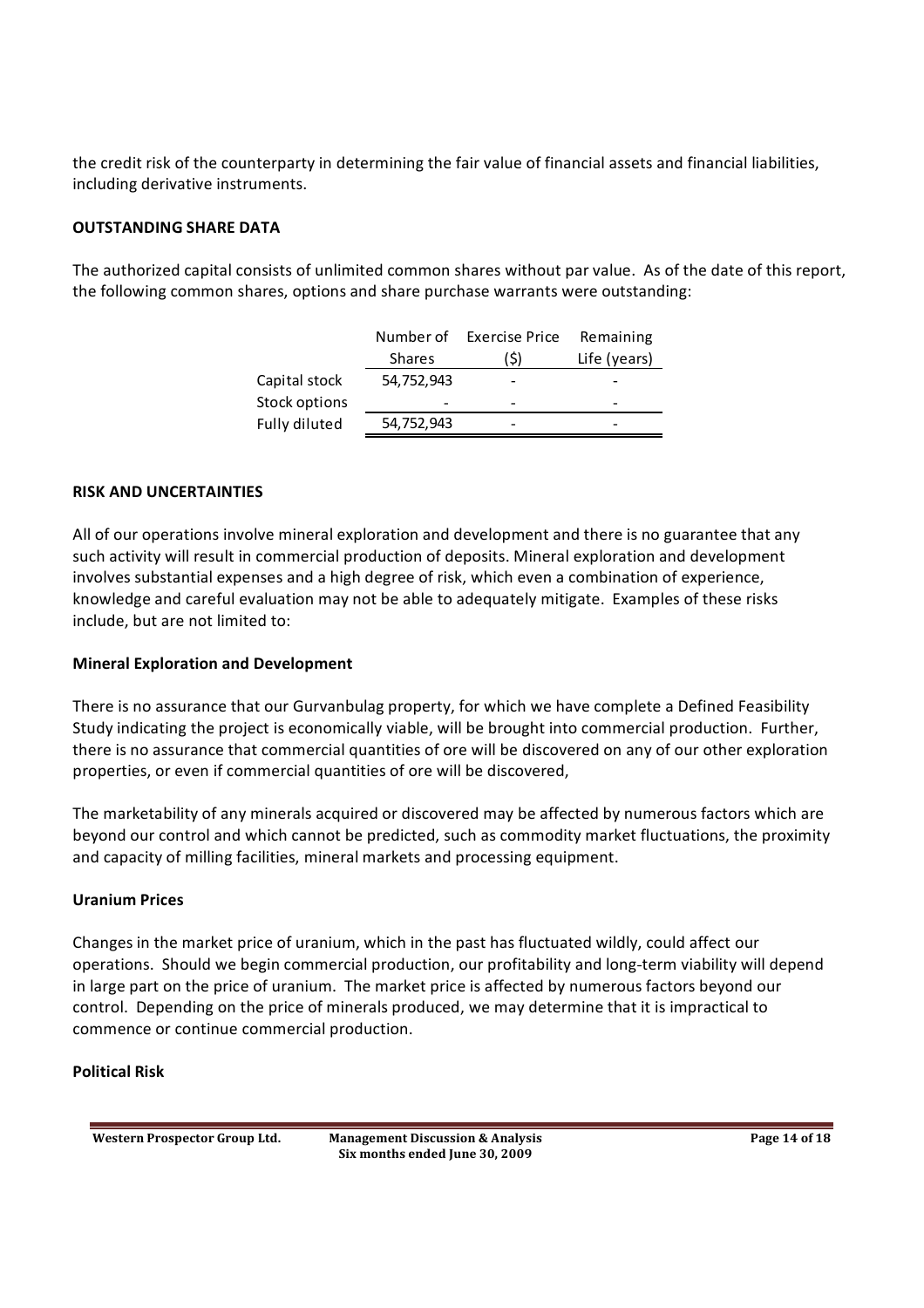Our business in Mongolia may be harmed if the country fails to complete its transition from state socialism and a centrally planned economy to political democracy and a free market economy. Laws may be applied in an inconsistent, arbitrary and unfair manner. Legal remedies may be uncertain, delayed or unavailable, due to an undeveloped court system. Future amendments to Mongolian laws could weaken, shorten or curtail our mineral exploration rights or adversely impact development economics.

### **Governmental Regulation**

Our operations may be affected by government regulations, including those with respect to restrictions on production, price controls, export controls, income taxes, and expropriation of property, employment, land use, water use, environmental legislation and mine safety. Changes in such regulations could result in additional expenses and capital expenditures; limits on availability of capital; reserve uncertainty; potential conflicts of interest; title risks; dilution of interests held; and, restrictions and delays in operations. The extent of these results cannot be reasonably predicted.

Mongolian law requires a minimum annual license payment and minimum exploration expenditures for each individual exploration license. If payments are not made, late, or marked as late by the government, or if minimum exploration expenditures are deemed insufficient at a later date, title to the exploration licenses may be at risk.

## **Lack of Infrastructure**

Mongolia is infrastructure poor. This affects mining businesses generally, and our projects in particular.

## **Lack of Qualified Staff**

Although we believe that we will be successful in attracting and retaining qualified personnel as our business activity grows, there can be no assurance of such success.

## **Availability of Financing**

In order to continue exploring our mineral properties and acquire additional properties, we may be required to pursue additional sources of financing. There is no assurance that additional funding will be available to allow us to carry out our exploration and development objectives. Failure to obtain additional financing eventually could result in the possible, partial or total loss of our interest in certain properties. We may, in the future, be unable to meet our share of costs incurred under agreements to which we are a party and we may consequently have our interest in the properties reduced. Furthermore, if other parties to such agreements do not meet their share of such costs, the Company may be unable to finance the cost required to complete recommended programs.

### **Operating Hazards and Risks**

We have no history of developing or operating a mining project and there can be no assurance of our ability to operate such mining projects profitably. Further, mineral exploration involves many risks as well. The operations in which we have an interest are subject to a variety of hazards and risks, including,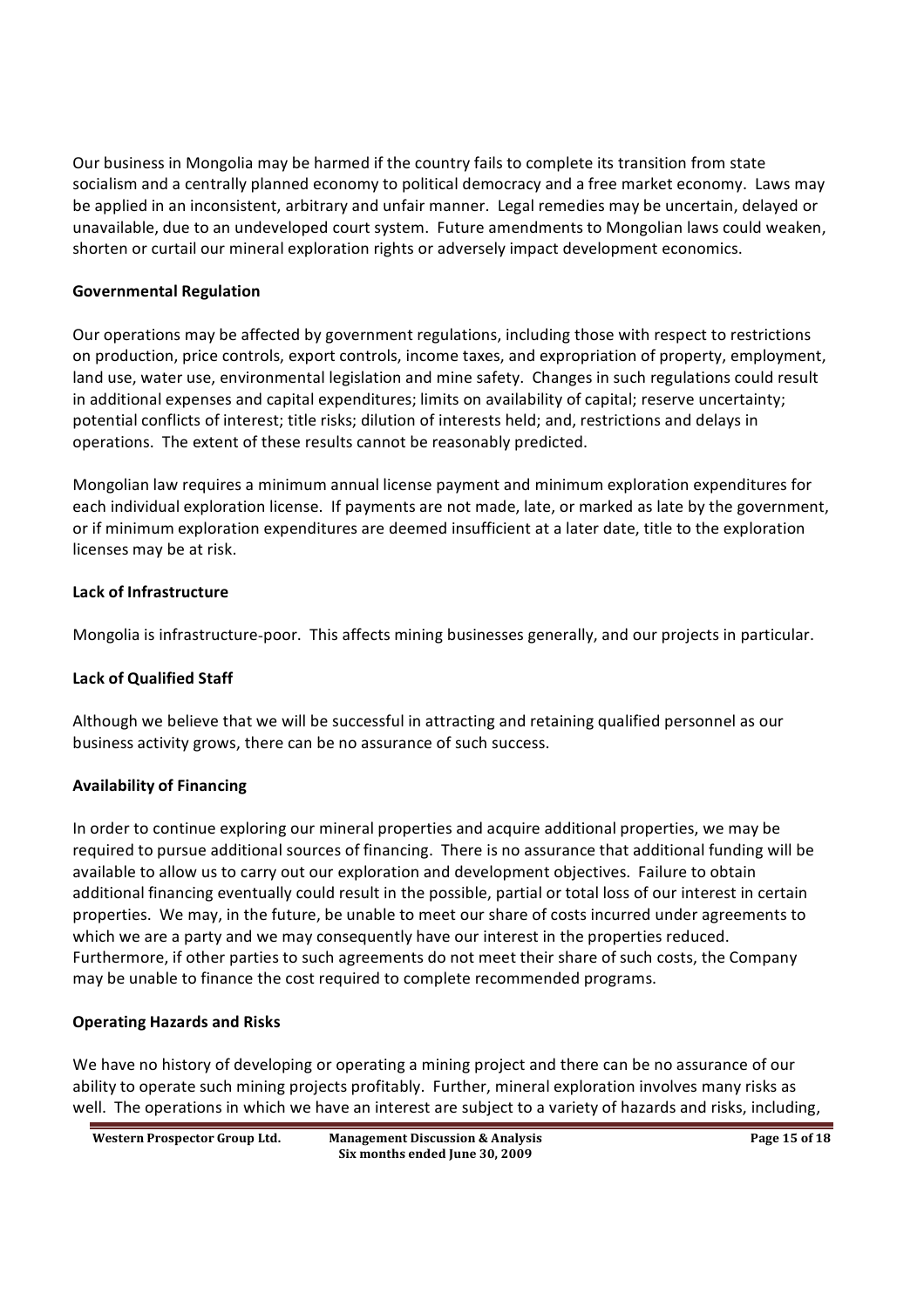but not limited to: work stoppages or disruptions; damage to persons or property; harm to the environment; fires; power outages; flooding; explosions; cave ins; landslides; and, the inability to obtain suitable or adequate machinery and equipment.

We could incur significant legal liability for any such damages, which could have a material adverse effect on our financial condition. Although we secure liability insurance for certain risks, the nature of these risks is such that liabilities might exceed policy limits, and certain coverages either are not available for Mongolian projects or are prohibitively expensive.

## **Environmental Risks**

Environmental legislation in Mongolia allows for the temporary disturbance of sites, with a view to restoration of properties to their original state upon cessation of activities on the property. Land which is proposed to be used for major projects is subject to preparation of an environmental impact assessment report prior to commencement of any operations. Violation of environmental legislation is subject to fines and penalties. We have adopted environmental practices designed to ensure that we comply with or exceed all environmental regulations currently applicable to us and believe that all of our activities are in compliance in all material respects with applicable environmental legislation.

Environmental hazards may exist on the Companys properties, which have been caused by previous or existing owners or operators of the properties. The Company is not aware of any environmental hazards on any of the properties held by the Company but, in the future, could conceivably be held liable for damage caused by previous owners or operators.

### **Title**

Although we have exercised customary due diligence with respect to title to properties in which we have a material interest, there is no guarantee that title will not be challenged. Our mineral property interests may be subject to prior unregistered agreements or transfers, historical land claims, government expropriation or other undetected defects. In addition, for our interest in the proposed joint venture with Adamas, the mining claim is recorded in the name of Adamas, albeit held under escrow.

Mongolian land, other than land owned by citizens of Mongolia, is owned by the State. Land may be transferred by the State to businesses and citizens for possession and use based on leases. Also, we were previously defendants in an action brought by Maximum. There is no assurance that our mineral title rights in Mongolia will not be subject to dispute in the future.

## **Competition**

We compete with other mining companies for the acquisition of mineral claims and other mining interests, as well as for recruitment and retention of qualified employees and contractors. There is significant and increasing competition for a limited number of resource acquisition opportunities and, as a result, we may be unable to acquire attractive mining properties on terms we consider acceptable. We compete with many other companies that have substantially greater financial resources than us.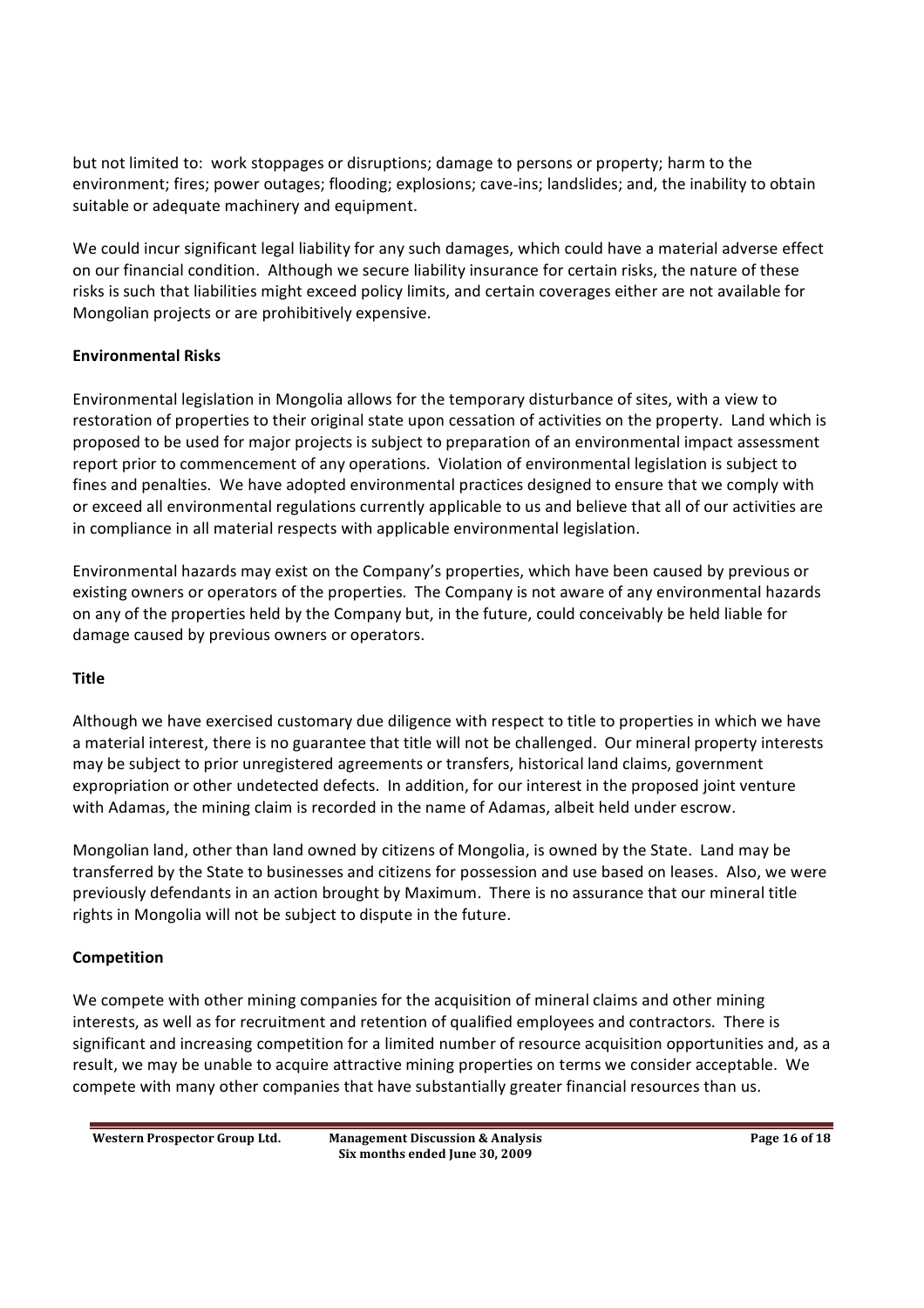#### **Management and Directors**

We are dependent on a relatively small number of key directors and officers. Loss of any one of those persons could have an adverse affect on us. We do not maintain "key-man" insurance in respect of any of our directors or officers.

#### **Conflicts of Interest**

Certain of our directors and officers are also, in their personal capacities, or as directors or officers of other companies, engaged in mineral exploration and development. Accordingly, exploration opportunities or prospects of which they become aware may not necessarily be made available to the Company.

#### **Price Fluctuations: Share Price Volatility**

In recent years, the international securities markets and the securities of many mineral exploration companies have experienced a high level of price and volume volatility, which have not necessarily been related to the operating performance, underlying asset values or prospects of such companies. There can be no assurance that the continual fluctuations in price will not occur.

#### **Legal Proceedings and License Suspensions**

See CONTINGENCIES.

### **Currency Risk**

Some of our activities are/will be carried on outside of Canada. Such activities are subject to risks associated with fluctuations in the rate of exchange of the Canadian dollar and foreign currencies.

### **Critical Accounting Estimates**

Critical accounting estimates used in the preparation of the financial statements include our estimate of recoverable value on our mineral properties as well as the value of stock based compensation. Both of these estimates involve considerable judgment and are, or could be, affected by significant factors that are out of our control. The factors affecting stock based compensation include estimates of when stock options might be exercised and the stock price volatility. The timing for exercise of options is out of our control and will depend, among other things, upon a variety of factors including the market value of our shares and financial objectives of the holders of the options. We have used historical data to determine volatility in accordance with Black Scholes modeling, however the future volatility is inherently uncertain and the model has its limitations. While these estimates can have a material impact on the stock based compensation and hence results of operations, there is no impact on our financial condition.

The recorded values of our mineral properties are based on historical costs that are expected to be recovered in the future. Our recoverability evaluation is based on market conditions for minerals, underlying mineral resources associated with the properties and future costs that may be required for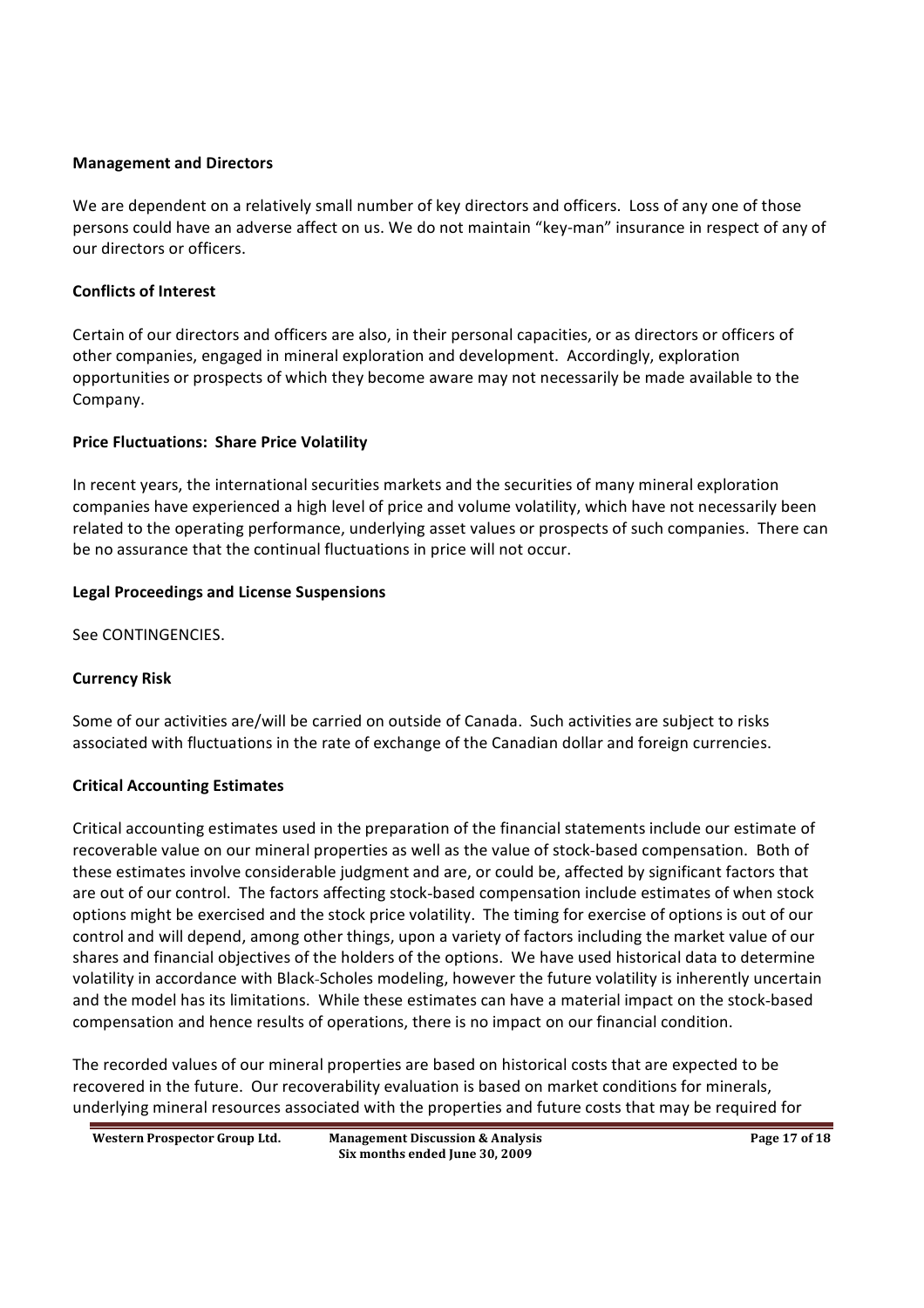ultimate realization through mining operations or by sale. We are in an industry that is exposed to a number of risks and uncertainties, including exploration risk, development risk, commodity price risk, operating risk, ownership and political risk, funding and currency risk, as well as environmental risk. Bearing these risks in mind, we have assumed recent world commodity prices will be achievable, as will costs used in studies for potential construction and mining operations. Accordingly, there is always the potential for a material adjustment to the value assigned to mineral properties.

### **Other Risk Factors**

We do not list our shares on United States exchanges, nor do we register our securities with the Securities and Exchange Commission. We do not intend to do so in the future.

This document uses the various mining terms to describe our resources. Although these terms are recognized and required by Canadian securities regulations (under National Instrument 43 101 "Standards of Disclosure for Mineral Projects"), the United States Securities and Exchange Commission does not recognize some of these terms. Readers are cautioned not to assume that any part or all of the mineral deposits in these categories will ever be converted into reserves, other than those specifically reported as such. In addition, "inferred resources" have a great amount of uncertainty as to their existence, and economic and legal feasibility. It cannot be assumed that all or any part of an Inferred Mineral Resource will ever be upgraded to a higher category. Under Canadian rules, estimates of Inferred Mineral Resources may not form the basis of feasibility or pre feasibility studies, or economic studies except for a Preliminary Assessment as defined under NI 43 101. Readers are cautioned not to assume that part or all of an inferred resource exists, or is economically or legally mineable.

### **FORWARD LOOKING STATEMENTS**

The above contains forward looking statements that are subject to a number of known and unknown risks, uncertainties and other factors that may cause actual results to differ materially from those anticipated in our forward looking statements. Shareholders and prospective investors should not place undue reliance on forward looking information and should bear in mind the risks and uncertainties outlined above under RISKS AND UNCERTAINTIES.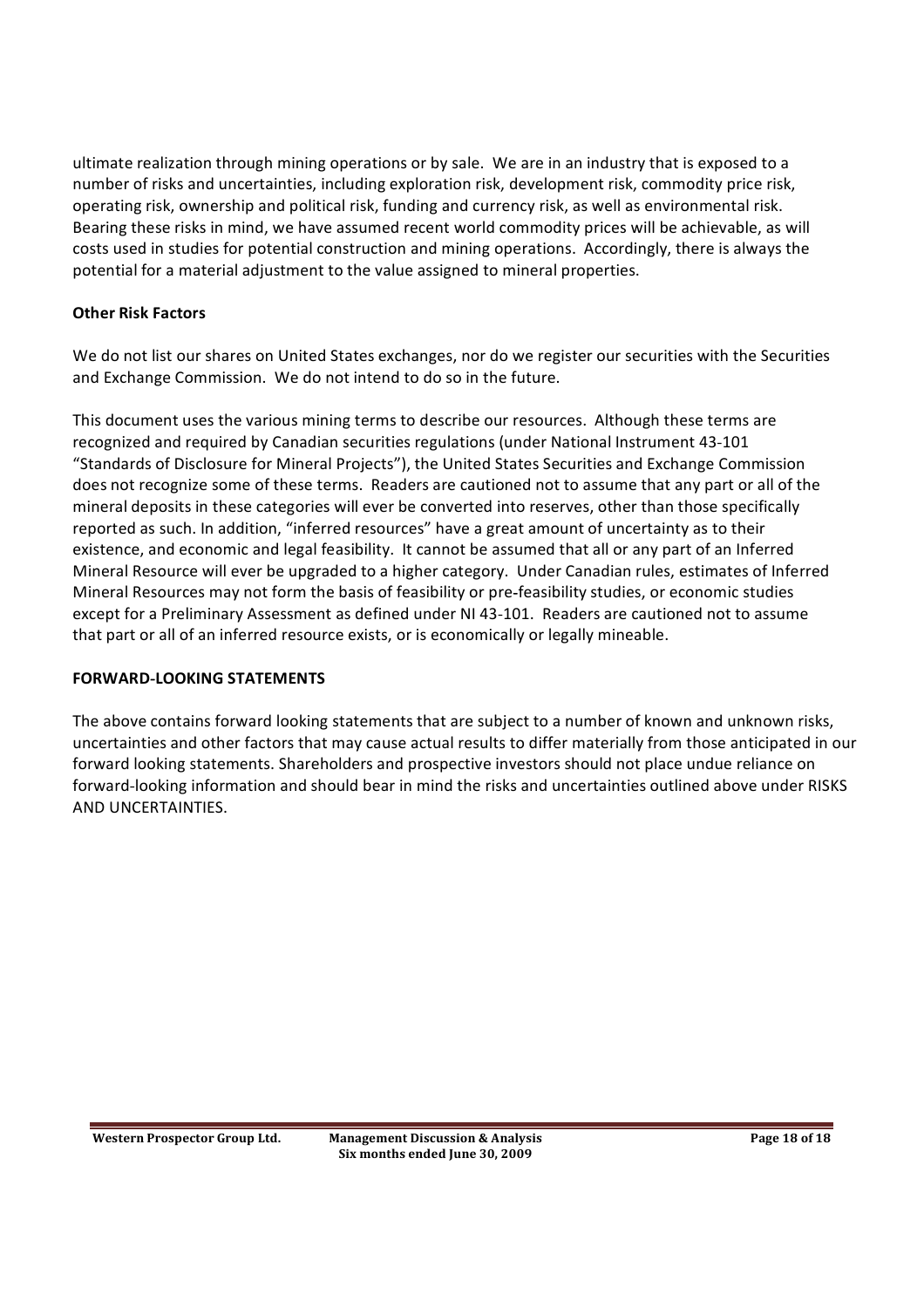Consolidated Financial Statements **For Six Months Ended June 30, 2009 and 2008**  (Unaudited)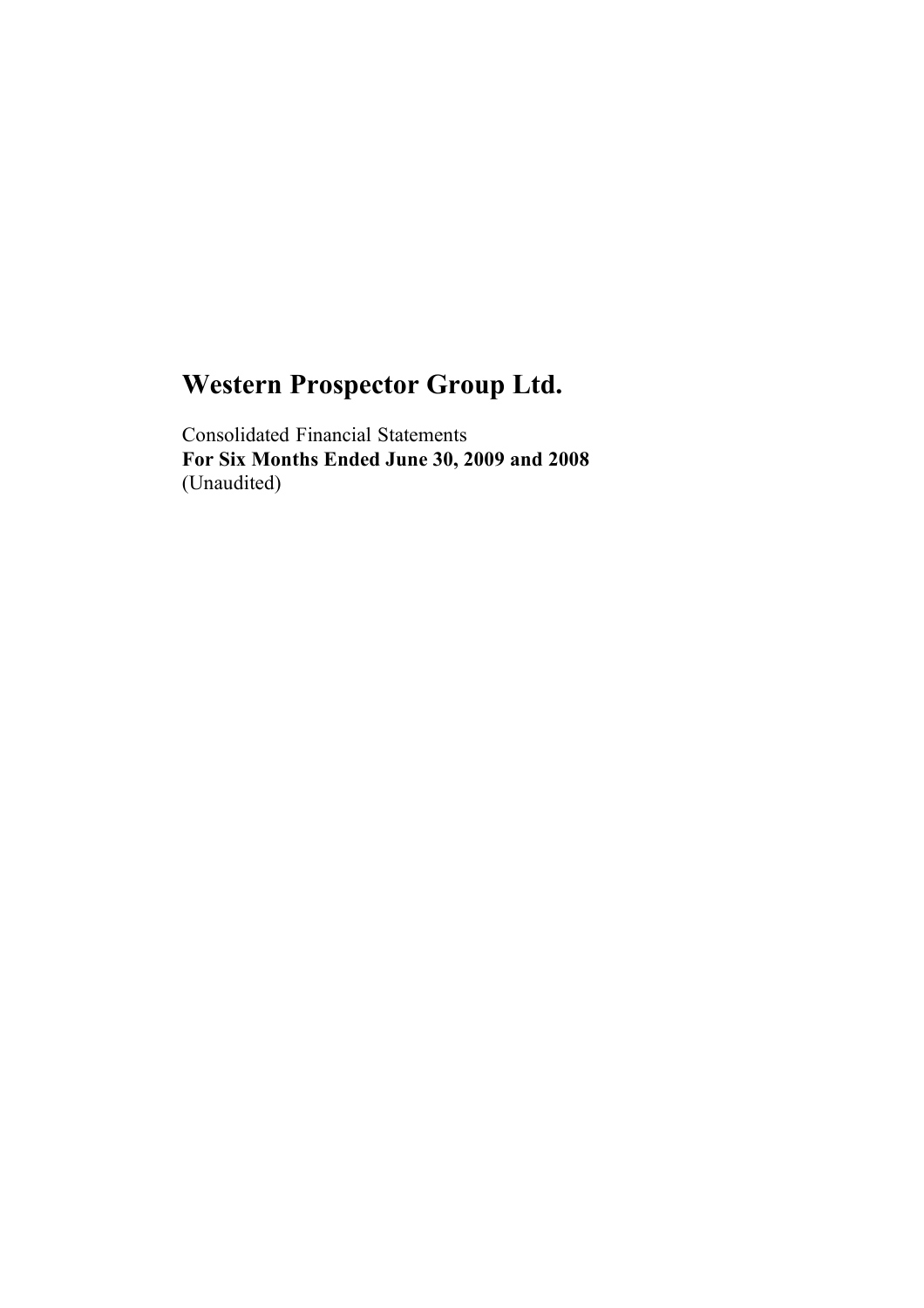

**400601 West Broadway Vancouver, BC V5Z 4C2 CANADA Telephone: +1 604.675.6985 | Fax: +1 604.608.3413** 

#### **NOTICE OF NO AUDITOR REVIEW OF INTERIM FINANCIAL STATEMENTS**

Under National Instrument 51-102, Part 4, subsection 4.3(3)(a), if an auditor has not performed a review of the interim financial statements, they must be accompanied by a notice indicating that the financial statements have not been reviewed by an auditor.

The accompanying unaudited interim financial statements of the Company have been prepared by and are the responsibility of the Company's management.

The Company's independent auditor has not performed a review of these financial statements in accordance with standards established by the Canadian Institute of Chartered Accountants for a review of interim financial statements by an entity's auditor.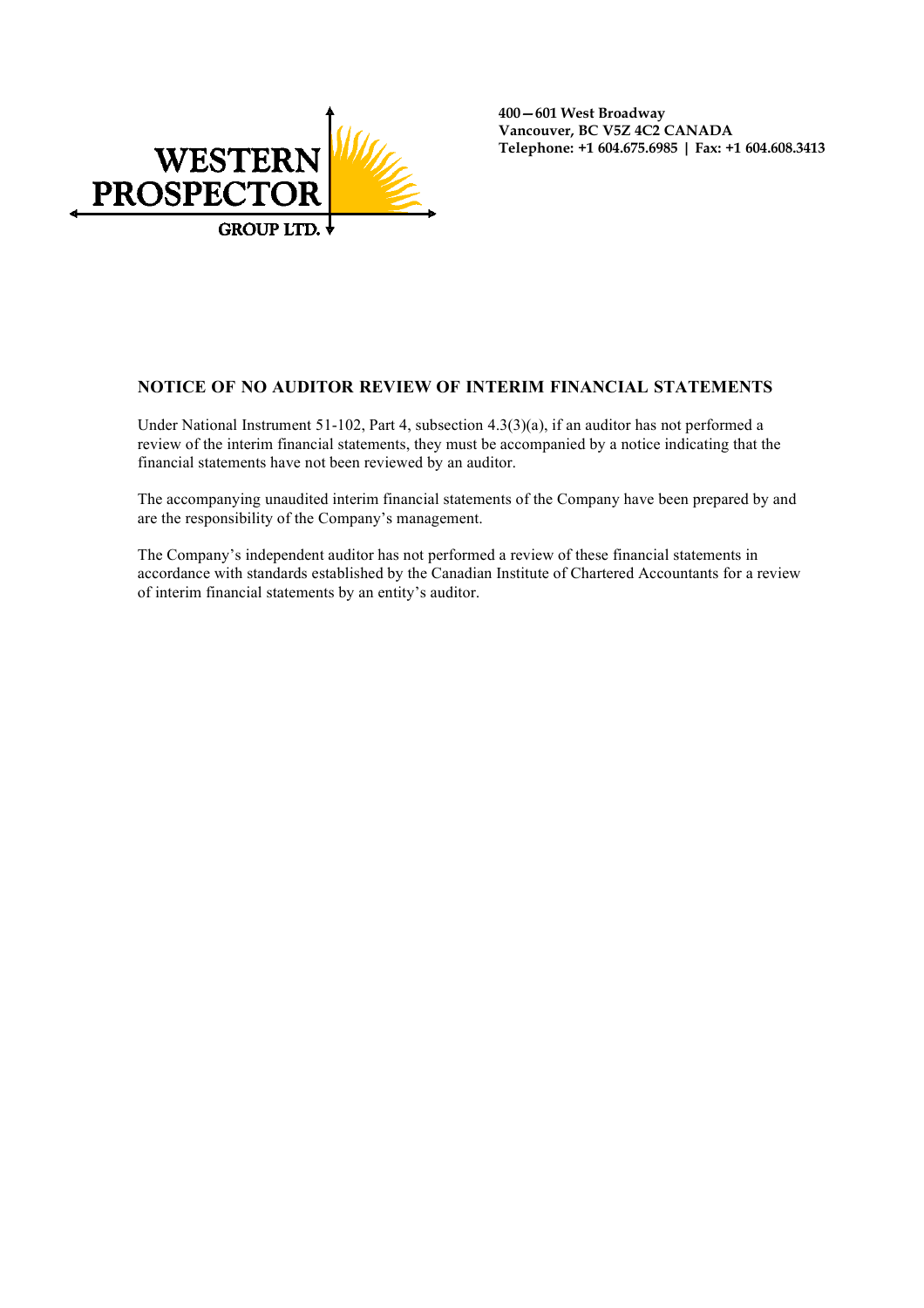## Consolidated Balance Sheets **As at, June 30, 2009 and December 31, 2008**

**(Unaudited)**

|                                                         | <b>June 30,</b><br>2009<br>\$ | December 31,<br>2008<br>\$ |
|---------------------------------------------------------|-------------------------------|----------------------------|
| <b>Assets</b>                                           |                               |                            |
| <b>Current assets</b>                                   |                               |                            |
| Cash and cash equivalents                               | 4,289,078                     | 9,561,372                  |
| Accounts receivable and prepaids                        | 477,788                       | 626,656                    |
|                                                         | 4,766,865                     | 10,188,028                 |
| Investments (note 3)                                    |                               | 191,500                    |
| Resource assets (note 4)                                | 17,757,678                    | 17,757,678                 |
| Property, plant and equipment (note 5)                  | 6,588,275                     | 7,070,739                  |
|                                                         | 29,112,819                    | 35,207,945                 |
| <b>Liabilities</b>                                      |                               |                            |
| <b>Current liabilities</b>                              |                               |                            |
| Accounts payable and accrued liabilities                | 981,433                       | 2,499,153                  |
| Due to related party (note 8)                           |                               | 26                         |
| Income tax payable                                      |                               | 14,313                     |
|                                                         | 981,433                       | 2,513,492                  |
| Shareholders' equity                                    |                               |                            |
| Capital stock (note 7)                                  |                               |                            |
| Authorized<br>Unlimited common shares without par value |                               |                            |
| Issued                                                  |                               |                            |
| 54,752,943 (2008 - 54,256,062) common shares            | 110,963,400                   | 110,655,138                |
| Contributed surplus (note 7)                            | 14,492,148                    | 13,785,276                 |
| Accumulated other comprehensive loss (note 7)           |                               | (39, 500)                  |
| <b>Deficit</b>                                          | (97, 324, 162)                | (91, 706, 461)             |
|                                                         | 28, 131, 386                  | 32,694,453                 |
|                                                         | 29,112,819                    | 35,207,945                 |
| Going concern (note 1)<br><b>Contingencies</b> (note 9) |                               |                            |

**Change of control (note 10) Subsequent events (note 11)**

#### **Approved by the Board of Directors**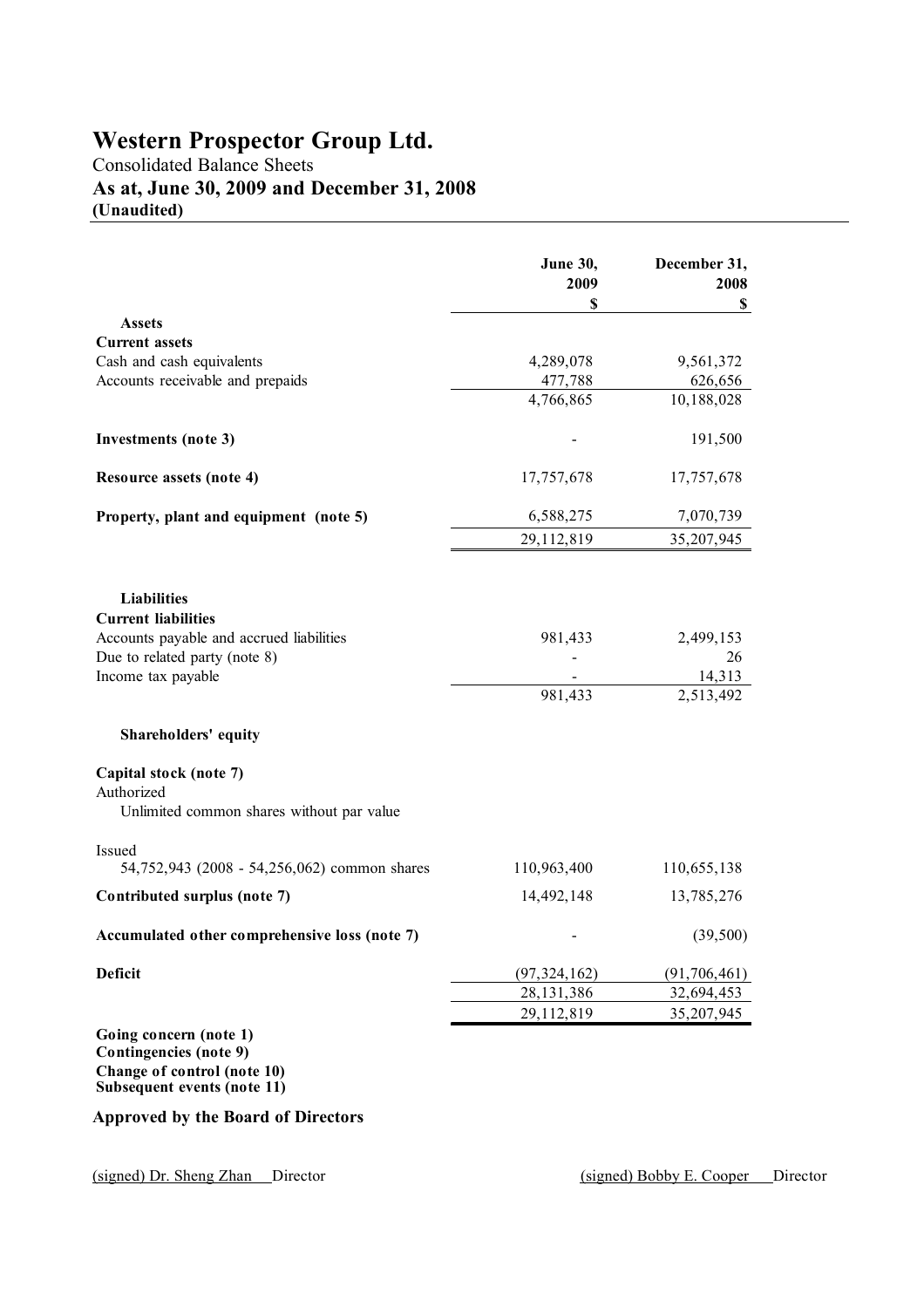Consolidated Statements of Loss and Deficit **For six months ended June 30, 2009 and 2008 (Unaudited)**

|                                                                                                           | <b>6 MONTHS ENDED</b>          | <b>3 MONTHS ENDED</b> |                      |                        |  |
|-----------------------------------------------------------------------------------------------------------|--------------------------------|-----------------------|----------------------|------------------------|--|
|                                                                                                           | <b>JUNE 30, 2009</b>           | <b>JUNE 30, 2008</b>  | <b>JUNE 30, 2009</b> | <b>JUNE 30, 2008</b>   |  |
|                                                                                                           | \$                             | \$                    | \$                   | \$                     |  |
| <b>Administration expenses</b>                                                                            |                                |                       |                      |                        |  |
| Conventions                                                                                               | 3,491                          | 8,838                 | 3,491                | 1,895                  |  |
| Depreciation                                                                                              | 14,880                         | 60,587                | 7,131                | 55,029                 |  |
| Directors' fees                                                                                           | 125,049                        | 251,340               | 54,400               | 201,151                |  |
| <b>Bonuses</b>                                                                                            |                                | 76,005                | $\sim$               | 30,670                 |  |
| Legal and audit                                                                                           | 252,817                        | 657,357               | 90,528               | 207,616                |  |
| Management and administrative services                                                                    | 1,210,568                      | 1,187,416             | 789,966              | 770,459                |  |
| Office operations and facilities                                                                          | 610,594                        | 468,722               | 355,551              | 122,332                |  |
| Shareholder communication                                                                                 | 17,321                         | 157,583               | 3,564                | 152,571                |  |
| Transfer agent and regulatory fees                                                                        | 15,154                         | 43,057                | 6,826                | 30,132                 |  |
| Travel                                                                                                    | 104,615                        | 52,980                | 13,864               | (18, 495)              |  |
| Allowance for uncollectible VAT credits                                                                   | 34,616                         | $\blacksquare$        | 25,030               |                        |  |
| Stock-based compensation (note 7)                                                                         | 918,399                        | 1,175,622             | 577,188              | 591,275                |  |
|                                                                                                           | 3,307,503                      | 4,139,506             | 1,927,539            | $\overline{2,144,636}$ |  |
| Other expenses (income)<br>Interest income<br>Foreign exchange loss (gain)<br>Loss on sale of investments | (23, 451)<br>201,146<br>78,138 | (433,319)<br>29,754   | (4, 464)<br>146,909  | (227, 135)<br>17       |  |
| Write-off of mineral property and deferred                                                                |                                |                       |                      |                        |  |
| exploration expenditures (note 4)                                                                         |                                |                       |                      |                        |  |
|                                                                                                           | 2,048,528                      |                       | 845,237<br>987,681   |                        |  |
|                                                                                                           | 2,304,362                      | (403, 565)            |                      | (227, 118)             |  |
| Loss before taxes<br>Current income tax expense                                                           | 5,611,865<br>5,837             | 3,735,941             | 2,915,221<br>2,771   | 1,917,518              |  |
| Loss for the period                                                                                       | 5,617,702                      | 3,735,941             | 2,917,991            | 1,917,518              |  |
| Deficit - beginning of period                                                                             | 91,706,461                     | 19,386,585            |                      | 21,205,008             |  |
| Deficit - end of period                                                                                   | 97,324,162                     | 23, 122, 526          | 2,917,991            | 23, 122, 526           |  |
| Basic and diluted loss per common share                                                                   | 0.10                           | 0.07                  | 0.05                 | 0.04                   |  |
| Weighted average number of common shares                                                                  | 54,438,876                     | 54,089,395            | 54,555,022           | 54, 172, 729           |  |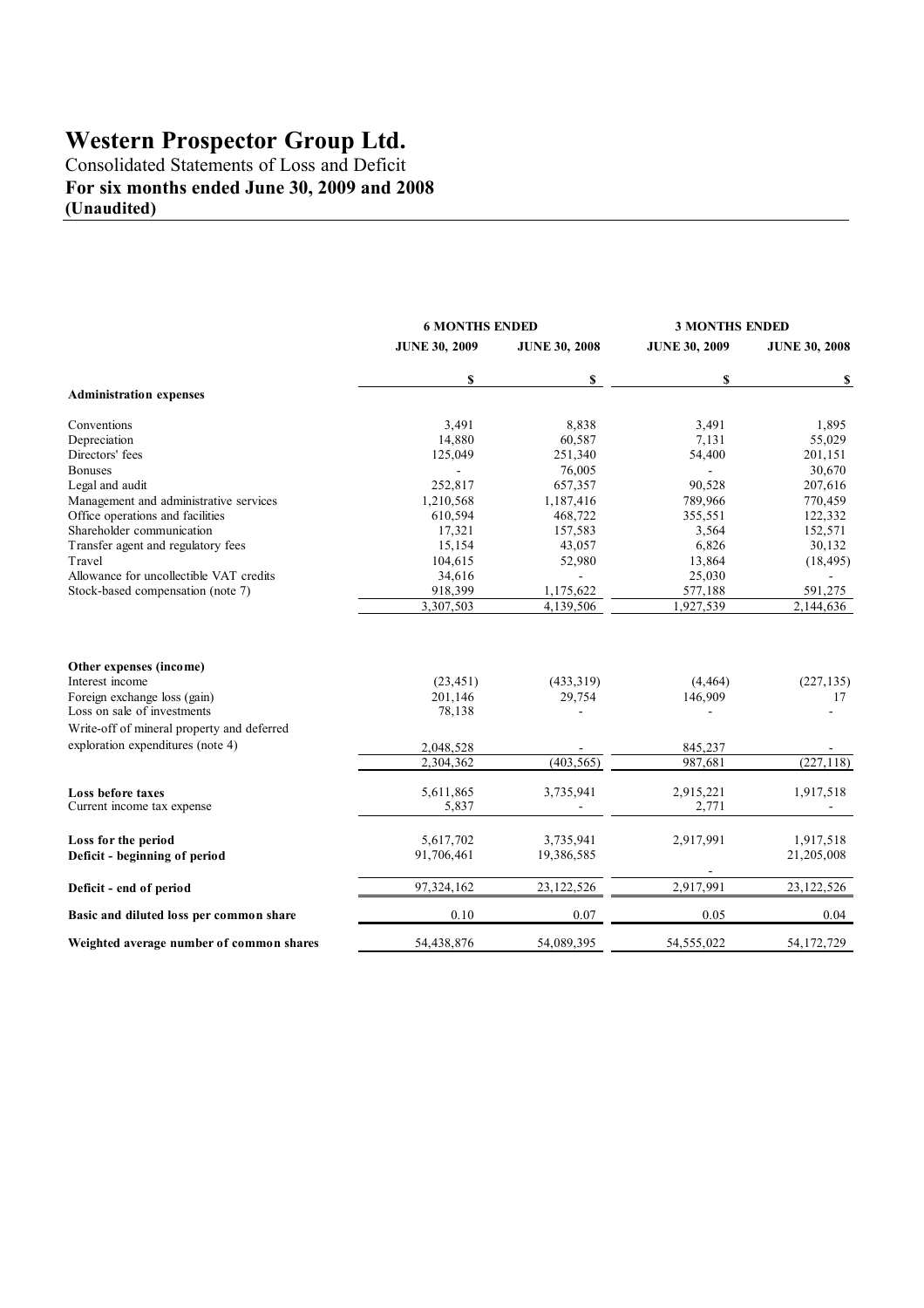Consolidated Statements of Comprehensive Loss **For six months ended June 30, 2009 and 2008 (Unaudited)**

|                                                                                       | <b>6 MONTHS ENDED</b> |                           | <b>3 MONTHS ENDED</b> |                      |
|---------------------------------------------------------------------------------------|-----------------------|---------------------------|-----------------------|----------------------|
|                                                                                       | <b>JUNE 30, 2009</b>  | <b>JUNE 30, 2008</b><br>s | <b>JUNE 30, 2009</b>  | <b>JUNE 30, 2008</b> |
| Net loss<br>Other comprehensive loss                                                  | (5,617,702)           | (3,735,941)               | (2,917,991)           | (1, 917, 518)        |
| Unrealized holding loss on available-for-sale<br>securities arising during the period | (38, 638)             | (166, 500)                |                       | (35,500)             |
| Reclassification to net loss on realization of<br>loss on disposal of investments     | 78,138                |                           |                       |                      |
| Total other comprehensive income (loss) (note 7)                                      | 39,500                | (166, 500)                |                       | (35,500)             |
| Total comprehensive loss                                                              | (5,578,202)           | (3,902,441)               | (2,917,991)           | (1, 953, 018)        |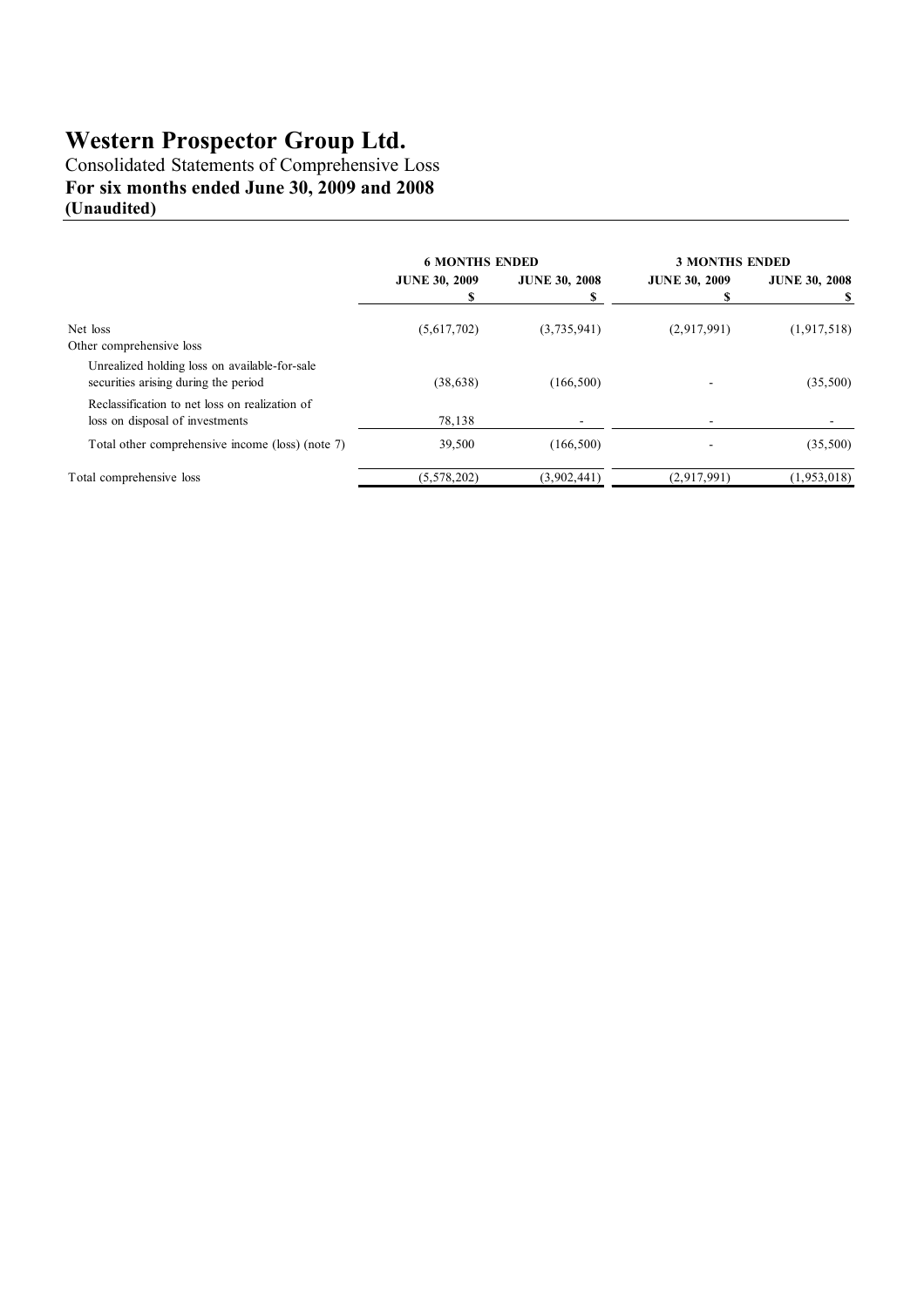Consolidated Statements of Deferred Exploration and Mineral Property Expenditures **For six months ended June 30, 2009 and 2008** 

**(Unaudited)**

|                                                        | <b>6 MONTHS ENDED</b> |                      | <b>3 MONTHS ENDED</b> |                      |
|--------------------------------------------------------|-----------------------|----------------------|-----------------------|----------------------|
|                                                        | <b>JUNE 30, 2009</b>  | <b>JUNE 30, 2008</b> | <b>JUNE 30, 2009</b>  | <b>JUNE 30, 2008</b> |
|                                                        | S                     | S                    | S                     | s                    |
| Deferred exploration and mineral property expenditures |                       |                      |                       |                      |
| Accommodation                                          | 303,528               | 442,241              | 143,610               | 208,276              |
| Assays and geological analysis                         | 10,023                | 58,519               | 3,544                 | 14,258               |
| Consulting                                             | 17,220                | 274,466              | 4,968                 | 97,900               |
| Depreciation                                           | 467,585               | 488,466              | 236,923               | 389,350              |
| Drilling                                               |                       | 167,096              | $\overline{a}$        | 65,658               |
| Engineering and metallurgical                          | 101,434               | 1,386,637            | 17,417                | 1,162,327            |
| Environmental and permitting                           | 28,714                | 111,489              | 28,714                | 89,599               |
| Expediting                                             | 31,677                | 36,576               | 11,750                | 20,206               |
| Field supplies                                         | 233,164               | (207, 077)           | 107,091               | (432, 875)           |
| Fuel and electricity                                   | 322,560               | 1,176,119            | 126,679               | 393,969              |
| Maps, drafting and prints                              | 313                   | 3,519                | 222                   | 3,455                |
| Property acquisition and maintenance costs             | 158,393               | 200,673              | 14,854                | 70,477               |
| Salaries and wages                                     | 235,448               | 179,027              | 115,809               | 75,281               |
| Stock option compensation                              | 12,735                | (48)                 | 8,191                 | (35, 727)            |
| Surveys                                                | (620)                 | 72,703               |                       | 1,739                |
| Transportation                                         | 47,416                | 157,272              | 18,502                | 58,186               |
| Underground development                                | 78,938                | 2,020,368            | 6,963                 | 942,561              |
|                                                        | 2,048,528             | 6,568,046            | 845,237               | 3,124,637            |
| Balance - beginning of period                          | 17,757,678            | 67,759,021           | 17,757,678            | 71,202,429           |
| Less:                                                  |                       |                      |                       |                      |
| Write-off of mineral property and deferred             |                       |                      |                       |                      |
| exploration expenditures (note 4)                      | 2,048,528             |                      | 845,237               |                      |
|                                                        | 2,048,528             |                      | 845,237               |                      |
| Balance - end of period (note 4)                       | 17,757,678            | 74,327,067           | 17,757,678            | 74,327,066           |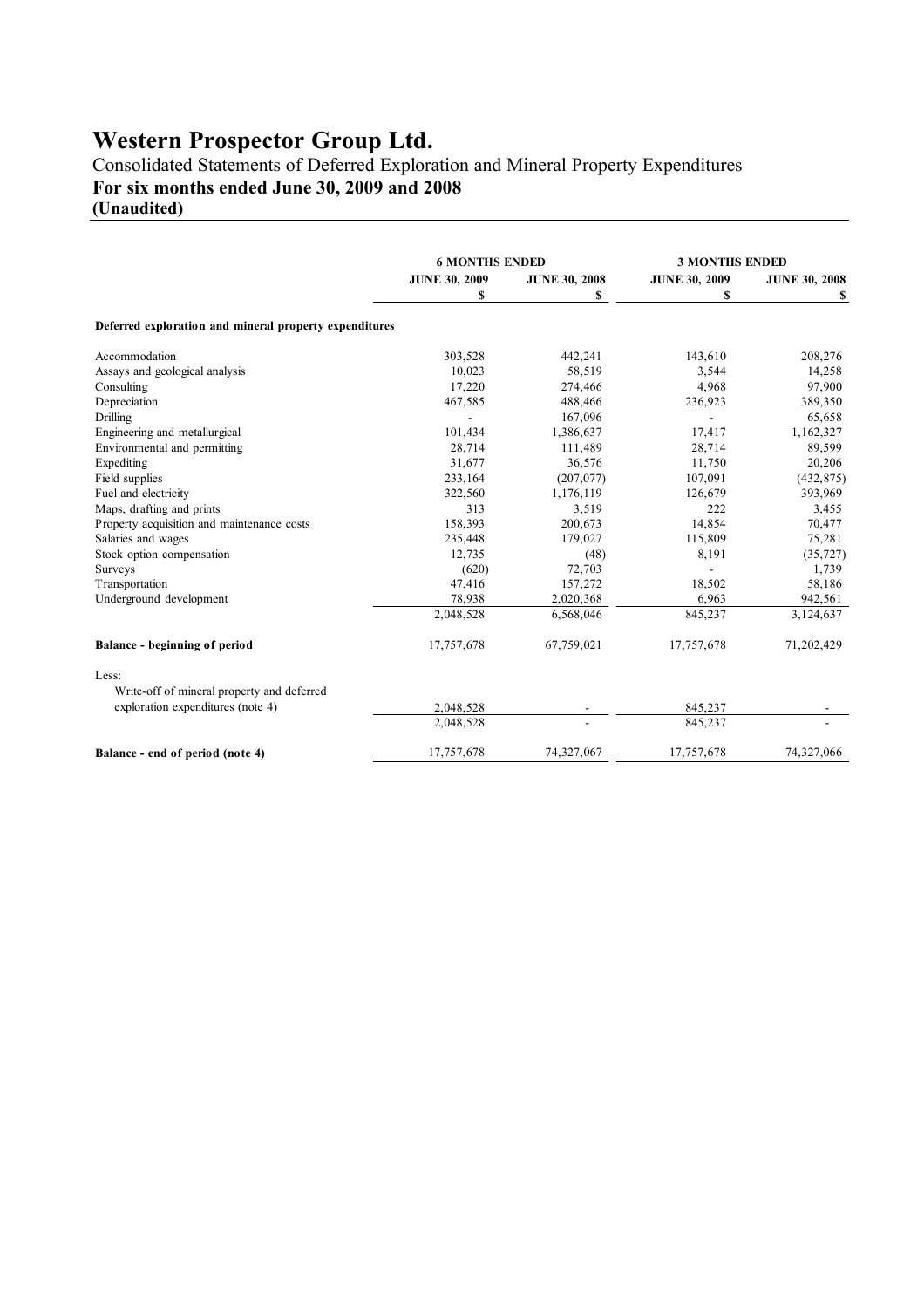Consolidated Statements of Cash Flows **For six months ended June 30, 2009 and 2008 (Unaudited)**

|                                                  | <b>6 MONTHS ENDED</b> |                      | <b>3 MONTHS ENDED</b> |                      |
|--------------------------------------------------|-----------------------|----------------------|-----------------------|----------------------|
|                                                  | <b>JUNE 30, 2009</b>  | <b>JUNE 30, 2008</b> | <b>JUNE 30, 2009</b>  | <b>JUNE 30, 2008</b> |
|                                                  |                       | \$                   |                       |                      |
| Cash flows from operating activities             |                       |                      |                       |                      |
| Loss for the period                              | (5,617,702)           | (3,735,941)          | (2,917,991)           | (1, 917, 518)        |
| Items not affecting cash                         |                       |                      |                       |                      |
| Depreciation                                     | 14,880                | 60,587               | 7,131                 | 55,029               |
| Gain on sale of investment                       | 78,138                |                      |                       |                      |
| Write-off of mineral property and deferred       |                       |                      |                       |                      |
| exploration expenditures (note 4)                | 2,048,528             |                      | 845,237               |                      |
| Stock-based compensation                         | 918,399               | 1,175,622            | 577,188               | 591,275              |
|                                                  | (2, 557, 757)         | (2,499,732)          | (1,488,435)           | (1, 271, 215)        |
| Changes in non-cash working capital items        |                       |                      |                       |                      |
| Accounts receivable and prepaids                 | 148,868               | 54,770               | 7,812                 | (54,093)             |
| Accounts payable and accruals                    | (540, 996)            | 32,714               | (86,087)              | 231,266              |
|                                                  | (2,949,885)           | (2,412,249)          | (1, 566, 710)         | (1,094,042)          |
| Cash flows from investing activities             |                       |                      |                       |                      |
| Acquisition of property, plant and equipment     |                       | (1,496,649)          |                       | (1,384,304)          |
| Mineral property expenditures                    | (158, 393)            | (200, 673)           | (14, 854)             | (70, 477)            |
| Deferred exploration expenditures                | (2,400,878)           | (5,373,654)          | (602, 484)            | (2,103,901)          |
| Proceeds on disposal of investments              | 152,862               |                      |                       |                      |
|                                                  | (2,406,410)           | (7,070,975)          | (617, 338)            | (3,558,682)          |
| Cash flows from financing activities             |                       |                      |                       |                      |
| Share issue                                      | 84,000                | 25,000               |                       | 25,000               |
|                                                  | 84,000                | 25,000               |                       | 25,000               |
| (Decrease) Increase in cash and cash equivalents | (5,272,295)           | (9, 458, 224)        | (2, 184, 048)         | (4,627,724)          |
| Cash and cash equivalents-beginning of period    | 9,561,372             | 29,081,075           | 6,473,126             | 24,250,575           |
| Cash and cash equivalents-end of period          | 4,289,078             | 19,622,851           | 4,289,078             | 19,622,851           |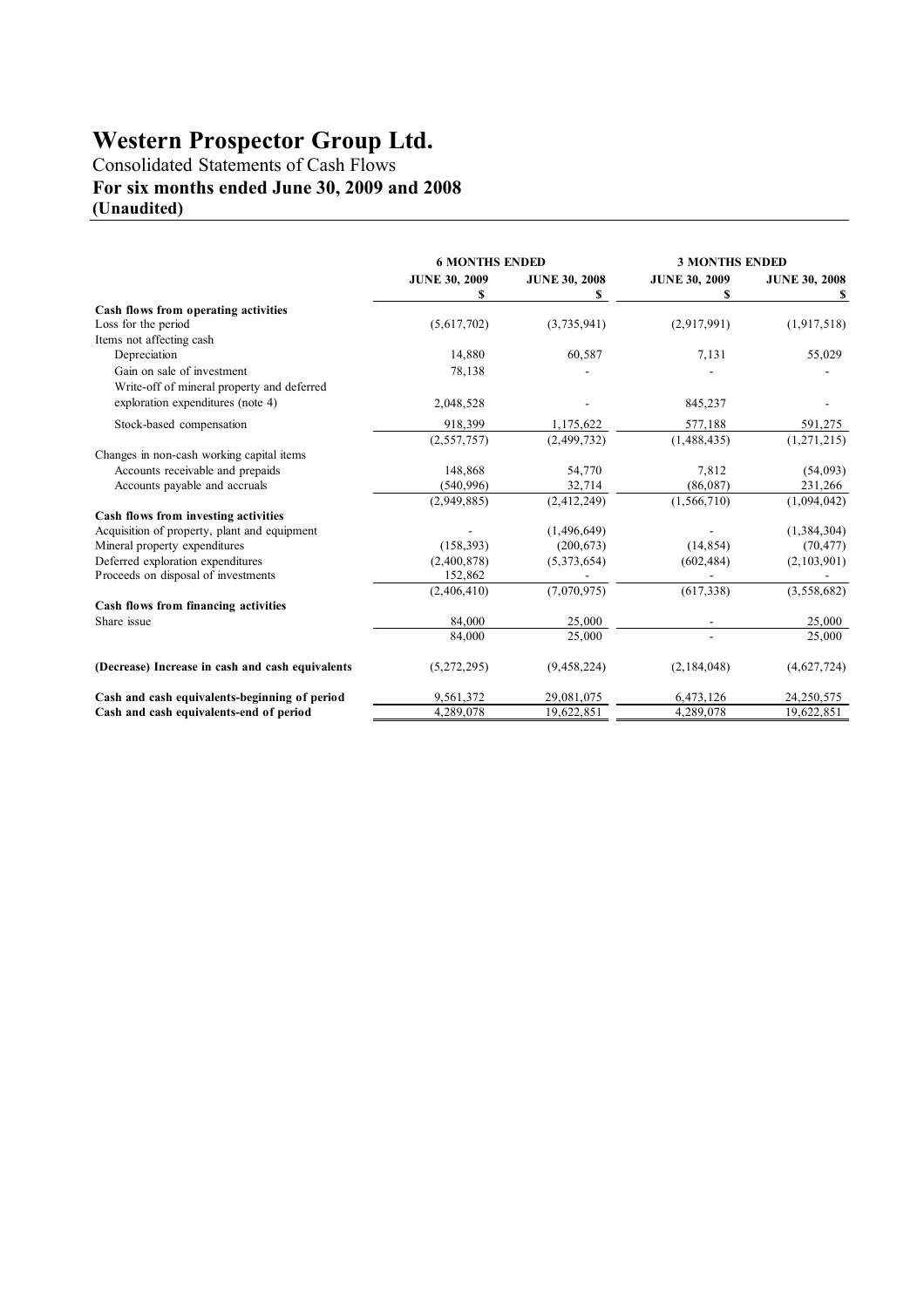Notes to Consolidated Financial Statements **For six months ended June 30, 2009 and 2008 (Unaudited)**

### **1 Nature of operations and going concern**

Western Prospector Group Ltd. (the Company) is in the business of acquiring, exploring and developing mineral properties in Mongolia. The Company completed a Definitive Feasibility Study for its Gurvanbulag project, located in the Dornod district of Mongolia and the results were announced January 9, 2009. This study indicated that the project contains economically viable reserves. The Company has not yet determined whether its other properties contain reserves that are economically recoverable. The recoverability of the amounts shown for resource assets is dependent upon the existence of economically recoverable reserves, the ability of the Company to obtain the necessary financing to complete the exploration and development of its properties, and upon future profitable production or proceeds from the disposition of the properties.

These consolidated financial statements have been prepared on the basis that the Company will continue as a going concern, which assumes that the Company will be able to meet its commitments, continue operations and realize its assets and discharge its liabilities in the normal course of business for the foreseeable future. The Company has incurred losses since inception, has an accumulated deficit of \$97,324,162 at June 30, 2009, and will need additional financing to fund ongoing exploration and administrative expenses. These conditions cast substantial doubt on the validity of the going concern assumption.

On June 29, 2009, CNNC International Limited ("CNNC Intl"), through its wholly-owned subsidiary First Development Holdings Corporation ("FDHC"), acquired approximately 69% of our common shares for \$0.56 per share in cash. Under the terms of the agreement between us and FDHC, FDHC was entitled to commence a second step transaction to acquire all of the remaining common shares outstanding.

These consolidated financial statements do not reflect the adjustments to the carrying values of assets and liabilities and the reported expenses and balance sheet classifications that would be necessary were the going concern assumption inappropriate. Such adjustments could be material.

### **2 Significant accounting policies**

#### **Principles of consolidation**

These consolidated financial statements include the accounts of the Company and its fully integrated foreign subsidiaries incorporated in Malaysia, the United States and Mongolia. Interests in joint ventures are accounted for by the proportionate consolidation method. Under this method, the Company includes in its accounts its proportionate share of the assets, liabilities, revenues and expenses of the joint venture. All material intercompany transactions and balances have been eliminated.

These statements follow the same accounting policies as our most recent audited financial statements except changes relating to goodwill and intangible assets (please see "Adoption of New Accounting Policies" below). These changes became effective January 1, 2009.

#### **Adoption of new accounting policies**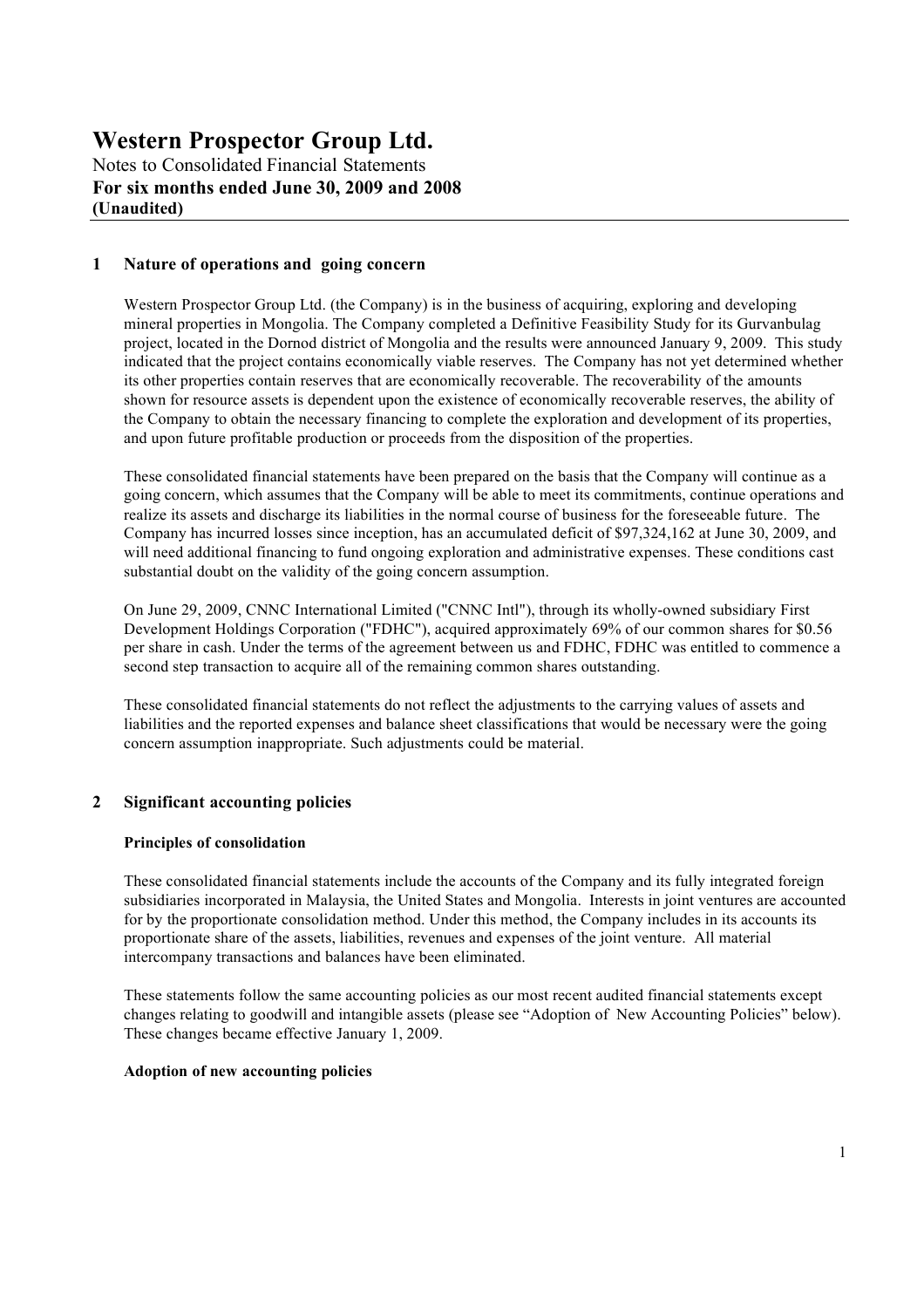Notes to Consolidated Financial Statements **For six months ended June 30, 2009 and 2008 (Unaudited)**

#### *Goodwill and Intangible Assets – Section 3064*

Section 3064, Goodwill and intangible assets, is effective for the Company commencing January 1, 2009 and establishes revised standards for recognition, measurement, presentation and disclosure of goodwill and intangible assets. Concurrent with the introduction of this standard, the CICA withdrew EIC 27, Revenues and expenses, during the pre-operating period. The adoption of this statement did not have an impact on the consolidated financial statements as at June 30, 2009.

#### **3 Investments**

During the first quarter of 2009, the Company sold all its investments. Investments had a fair market value of \$191,500 at December 31, 2008.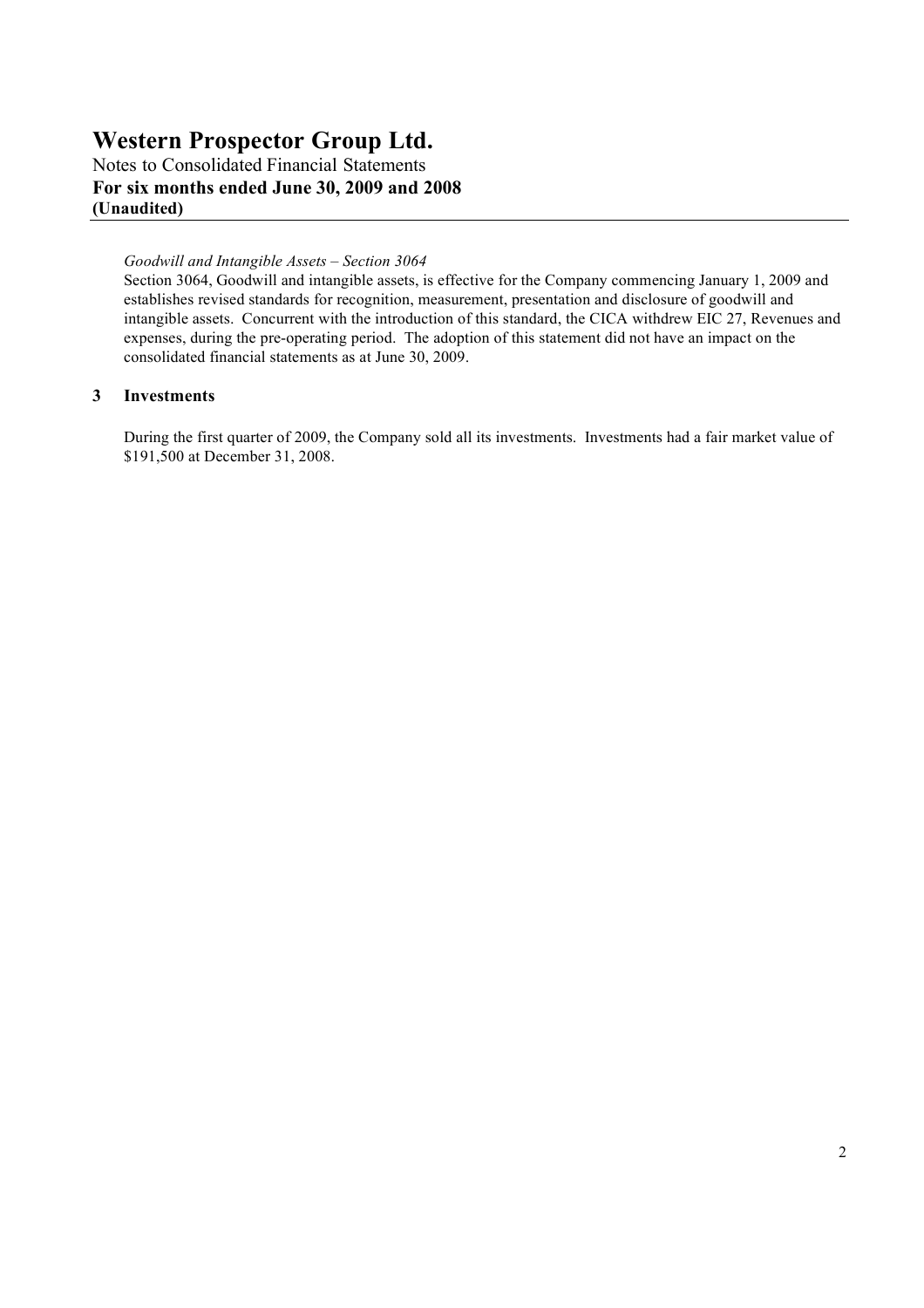Notes to Consolidated Financial Statements **For six months ended June 30, 2009 and 2008 (Unaudited)**

### **4 Resource assets**

|                        | <b>Cumulative to</b><br>December 31,<br>2008<br>S | <b>Additions to</b><br>June 30, 2009<br>\$ | Write-downs in<br>2009<br>\$ | <b>Recovery</b><br>of property<br>costs in<br>2009 | <b>Cumulative to</b><br><b>June 30, 2009</b> |
|------------------------|---------------------------------------------------|--------------------------------------------|------------------------------|----------------------------------------------------|----------------------------------------------|
| Mongolia               |                                                   |                                            |                              |                                                    |                                              |
| Gurvanbulag central    | 17,757,678                                        | 2,033,506                                  | (2,033,506)                  |                                                    | 17,757,678                                   |
| Joint venture property | $\overline{\phantom{a}}$                          | 1,311                                      | (1,311)                      | $\overline{\phantom{a}}$                           |                                              |
| Coal properties        |                                                   | 13,711                                     | (13,711)                     |                                                    |                                              |
| Total resource assets  | 17,757,678                                        | 2,048,528                                  | (2,048,528)                  |                                                    | 17,757,678                                   |

|                        | <b>Cumulative to</b><br>December 31,<br>2007 | <b>Additions to</b><br>2008<br>S | December 31, Write-downs in<br>2008 | <b>Recovery</b><br>of property<br>costs in<br>2008 | <b>Cumulative to</b><br>December 31,<br>2008 |
|------------------------|----------------------------------------------|----------------------------------|-------------------------------------|----------------------------------------------------|----------------------------------------------|
| Mongolia               |                                              |                                  |                                     |                                                    |                                              |
| Gurvanbulag central    | 62,851,476                                   | 12,862,412                       | (57, 956, 210)                      |                                                    | 17,757,678                                   |
| Joint venture property | 3,855,571                                    | 167,798                          | (4,023,369)                         |                                                    |                                              |
| Coal properties        | 1,051,974                                    | 91,816                           | (1, 143, 790)                       |                                                    |                                              |
| Total resource assets  | 67,759,021                                   | 13, 122, 026                     | (63, 123, 369)                      |                                                    | 17,757,678                                   |

#### **Mongolian properties**

The Company has been exploring for mineral deposits in Mongolia since 2004. At June 30, 2009, the Company held 17 exploration licenses and 1 mining license giving the Company exploration rights to approximately 178,000 hectares throughout Mongolia. The Company believes it holds good title to all of the properties; however, certain Mongolian licenses were previously the subject of a litigated dispute with Maximum Ventures, Inc. In addition, some of the exploration licenses have been suspended by agencies of the Mongolian government. *(See Note 9 – Contingencies and Note 11- Subsequent events)*.

#### *a) Gurvanbulag Central*

As at June 30, 2009 the Gurvanbulag central property is comprised of 11 mineral exploration licenses in north eastern Mongolia. A preliminary economic assessment study was completed in relation to this property in 2007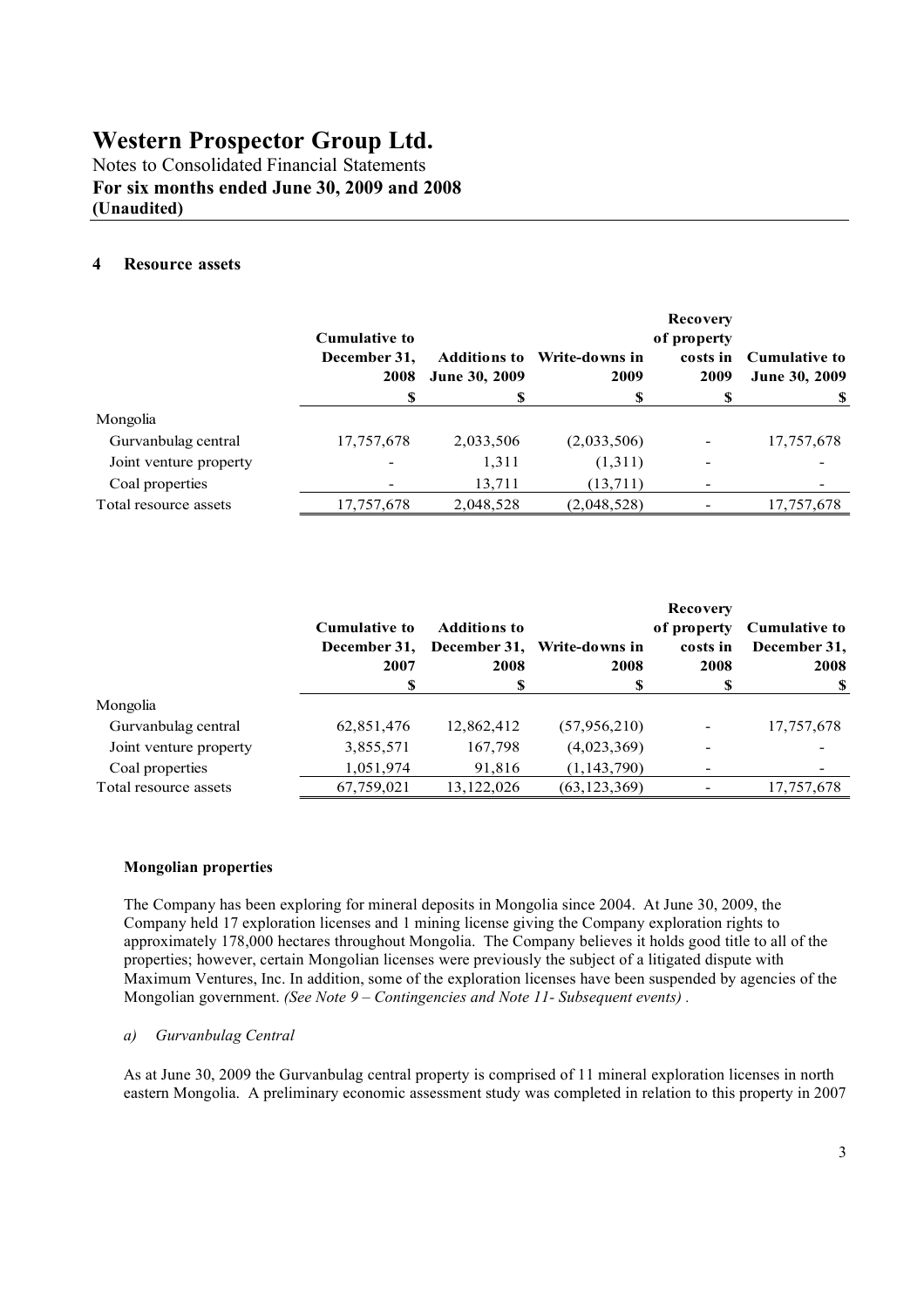Notes to Consolidated Financial Statements **For six months ended June 30, 2009 and 2008 (Unaudited)**

and a Definitive Feasibility Study was received on January 9, 2009. Write downs of \$57,956,210 in capitalized costs associated with this property were recorded as at December 31, 2008 and additional write downs of \$2,033,506 were recorded as at June 30, 2009. (*See Note 6 - Asset impairment charges and Note 11 -Subsequent events).* 

#### *b) Joint Venture Property*

On December 7, 2004, the Company entered into an agreement with Adamas Mining, LLC, a Mongolian company, which provided the possibility to earn rights to 70% of a Mongolian exploration license held by Adamas. The provisions of this agreement required the Company to make cash payments to Adamas totaling US\$790,000 through December 31, 2007. Additionally, the Company was obligated to make minimum exploration expenditures on the property of at least US\$1,350,000 before the end of 2007. The Company has complied with both of these provisions, having spent approximately \$3.9 million in total through December 31, 2007 on the property, and therefore believes it has earned the right to the 70% joint venture interest.

After numerous attempts to form the joint venture with Adamas, the Company chose to file suit in the Bayanzurkh District Court of Mongolia to compel Adamas to form the joint venture. In January 2008, the Court ruled in favor of Adamas. The company appealed this judgment twice, both of which were denied in April and July 2008. Adamas then filed suit to have the license released from possession of the escrow agent. After numerous appeals, Adamas received a favorable ruling on this request. Therefore, on May 26, 2009, the Company filed suit in Bayanzurkh District Court alleging a breach of contract by Adamas and requesting damages of 5.3 billion Tugrigs. No hearing date has been set on this action.

Write downs of \$4,023,369 in capitalized costs associated with this property were recorded as at December 31, 2008 and additional write downs of \$1,311 were recorded as at June 30, 2009. (*See ote 6 - Asset impairment charges).*

#### c) *Coal Properties*

As at December 31, 2008 the Company held 6 coal exploration licenses and 1 mining license in three different regions of Mongolia. Write downs of \$1,143,790 in capitalized costs associated with these properties were recorded as at December 31, 2008 and additional write downs of \$13,711 were recorded as at June 30, 2009. *(See Note 6 - Asset impairment charges).* 

#### **Mongolian government laws and regulations**

The Mongolian Minerals Act of 2006 provides that the government is entitled to an ownership interest of up to 34% of mining properties generally, and up to 50% of properties defined as "strategic" under the law. Most of the Company's licenses are exploration licenses which have to be converted to mining licenses before development can take place. The preponderance of expenditures historically have been on exploration assets deemed "strategic" under the law.

On August 15, 2009, a new Nuclear Energy Law took effect. This law contains various provisions affecting the exploration license rights of our Mongolian subsidiaries and include: a government entitlement to ownership of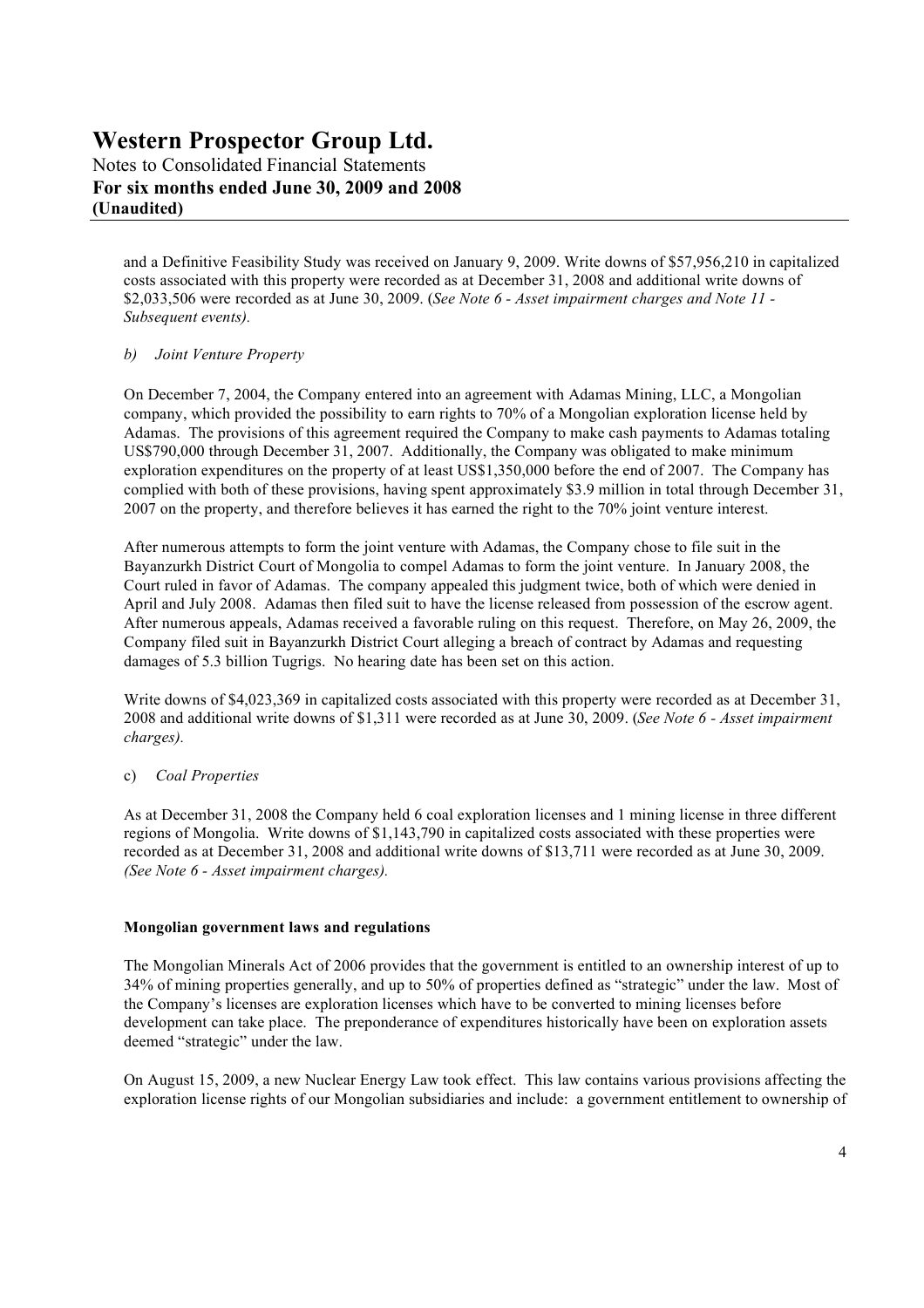Notes to Consolidated Financial Statements **For six months ended June 30, 2009 and 2008 (Unaudited)**

51% of our subsidiaries' equity; limitations on sales, transfers or mergers of our subsidiaries and their licenses; additional fees to obtain rights to mine radioactive deposits; and, provisions related to investment agreements. As the law is recent, the Company is unclear as to how the law will be administered. Based on information currently available, the Company has determined that its mineral properties are not further impaired as a result of the legal environment. The Company will continue to monitor legal and regulatory developments in Mongolia.

#### **5 Property, plant and equipment**

|                                         | June 30, 2009 |              |            | <b>December 31, 2008</b> |              |            |
|-----------------------------------------|---------------|--------------|------------|--------------------------|--------------|------------|
|                                         |               | Accumulated  |            |                          | Accumulated  |            |
|                                         | Cost          | depreciation | <b>Net</b> | Cost                     | depreciation | <b>Net</b> |
|                                         | \$            | \$           | \$         | S                        | \$           | S          |
| <b>Building</b>                         | 967,972       | 271,918      | 696,054    | 967,972                  | 223,917      | 744,055    |
| Vehicles                                | 528,106       | 347,436      | 180,670    | 528,106                  | 295,059      | 233,047    |
| Computer                                | 164,109       | 126,043      | 38,066     | 164,109                  | 115,434      | 48,675     |
| Furniture                               | 306,999       | 188,085      | 118,915    | 306,999                  | 159,070      | 147,929    |
| Equipment                               | 1,673,943     | 985,411      | 688,532    | 1,673,943                | 818,829      | 855,114    |
| Internal powerline and substation       | 451,272       | 35,099       | 416,173    | 451,272                  | 20,057       | 431,215    |
| Joint venture powerline and substations | 4,825,155     | 375,290      | 4,449,865  | 4,825,155                | 214,451      | 4,610,704  |
|                                         | 8,917,556     | 2,329,282    | 6,588,275  | 8,917,556                | 1,846,817    | 7,070,739  |

The powerline and substations primarily consist of assets owned by the joint venture. However, the Company owns 100% of the electrical grid equipment from the connection point at the joint venture substation through the internal workings of the project site. All of these electrical assets became operational in May 2008.

Depreciation charged on the Company's property, plant and equipment related to mineral properties is capitalized and charged to deferred exploration costs.

#### **6 Asset impairment charges**

On March 25, 2009, the Company announced the execution of a definitive agreement with FDHC to acquire all the outstanding common shares of the Company for \$0.56 per share in cash, valuing its net assets at approximately \$31 million *(See Note 10 – Change of Control)*. Based on the above market valuation, this offer suggested an impairment to the Company's assets, and specifically its Mongolian properties. The process of determining the fair value of the Company's resource assets requires management to exercise a significant amount of judgment. As such the amounts ultimately realized in connection with the properties may differ materially from management's estimates. As a result of management's analysis, after evaluating the carrying values of all of its assets, the Company recorded a write-off of \$59,100,000 against its resource assets as at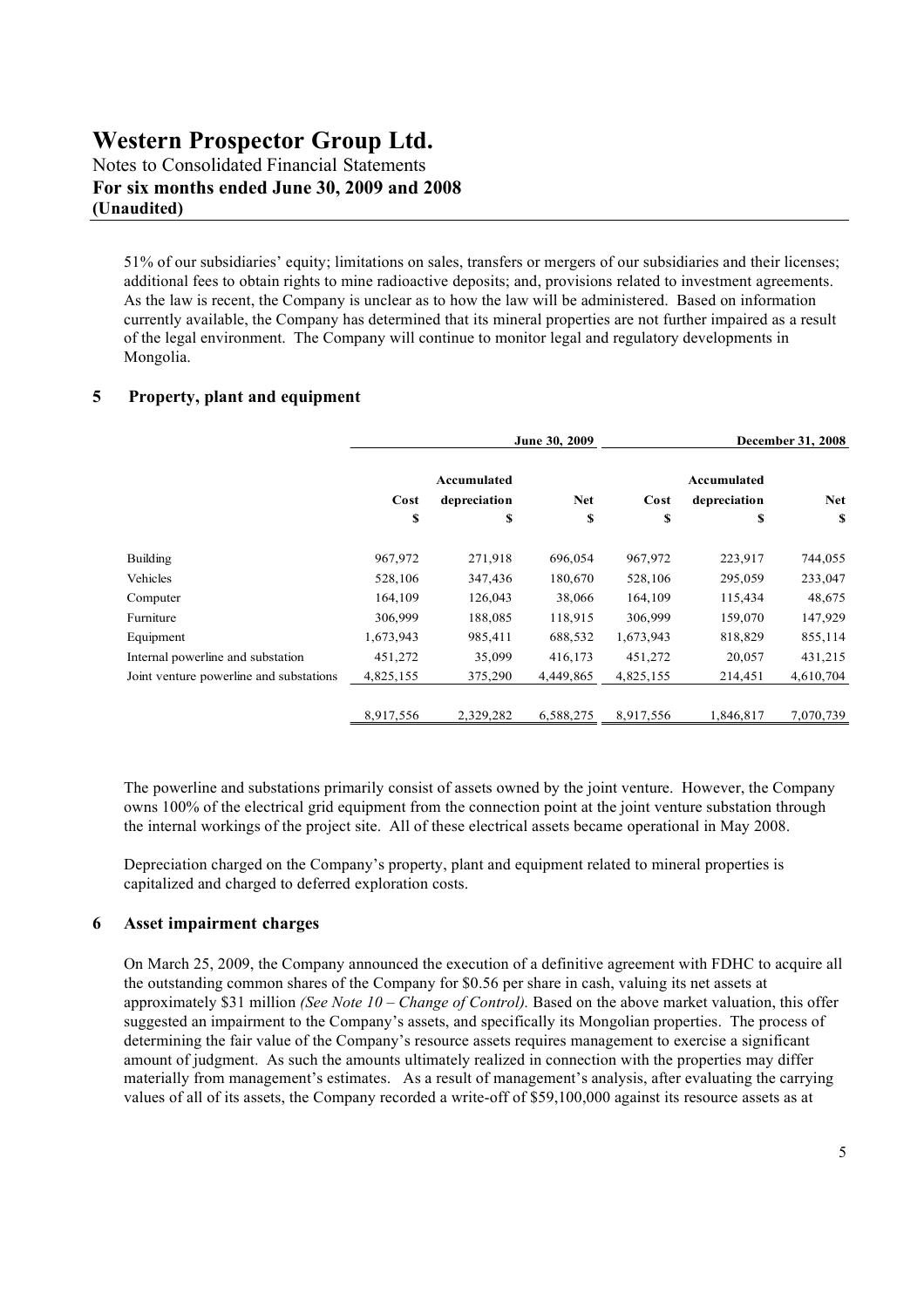Notes to Consolidated Financial Statements **For six months ended June 30, 2009 and 2008 (Unaudited)**

December 31, 2008. Additions to the second quarter of 2009 to these assets totaling \$2,047,217 were written off as at June 30, 2009.

On December 31, 2008, as a result of the uncertainty of the litigation with Adamas Mining, LLC described above (*Joint Venture Property*), the Company wrote off \$4,023,369. Additions to the second quarter of 2009 to the joint venture asset totaling \$1,311 were written off as at June 30, 2009.

#### **7 Capital stock**

#### Authorized

Unlimited common shares without par value

#### Issued

|            | Contributed |                      |
|------------|-------------|----------------------|
| Number of  |             |                      |
| shares     | Amount      | surplus              |
| 54,006,062 | 110,607,845 | 11,817,813           |
|            |             |                      |
| 250,000    | 25,000      |                      |
|            | 22,293      | (22, 293)            |
|            |             | 1,989,756            |
| 54,256,062 | 110,655,138 | 13,785,276           |
|            |             |                      |
| 200,000    | 84,000      |                      |
| 296,881    |             |                      |
|            | 224,262     | (224, 262)           |
|            |             | 931,134              |
| 54,752,943 | 110,963,400 | 14,492,148           |
|            |             | <b>Share Capital</b> |

#### **Stock options**

In 2002, the Company adopted a stock option plan, as amended (the Plan), authorizing the granting of stock options to qualified optionees to purchase a total of up to 10% of the then issued and outstanding common shares of the Company. Under the terms of the Plan, the term of stock options granted may not exceed five years following the date of grant. On June 29, 2009 FDHC acquired approximately 69% of the Company's outstanding common shares for C\$0.56 per share in cash leading to an effective Change of Control as defined in the Plan and resulting in all stock options then outstanding becoming immediately fully vested.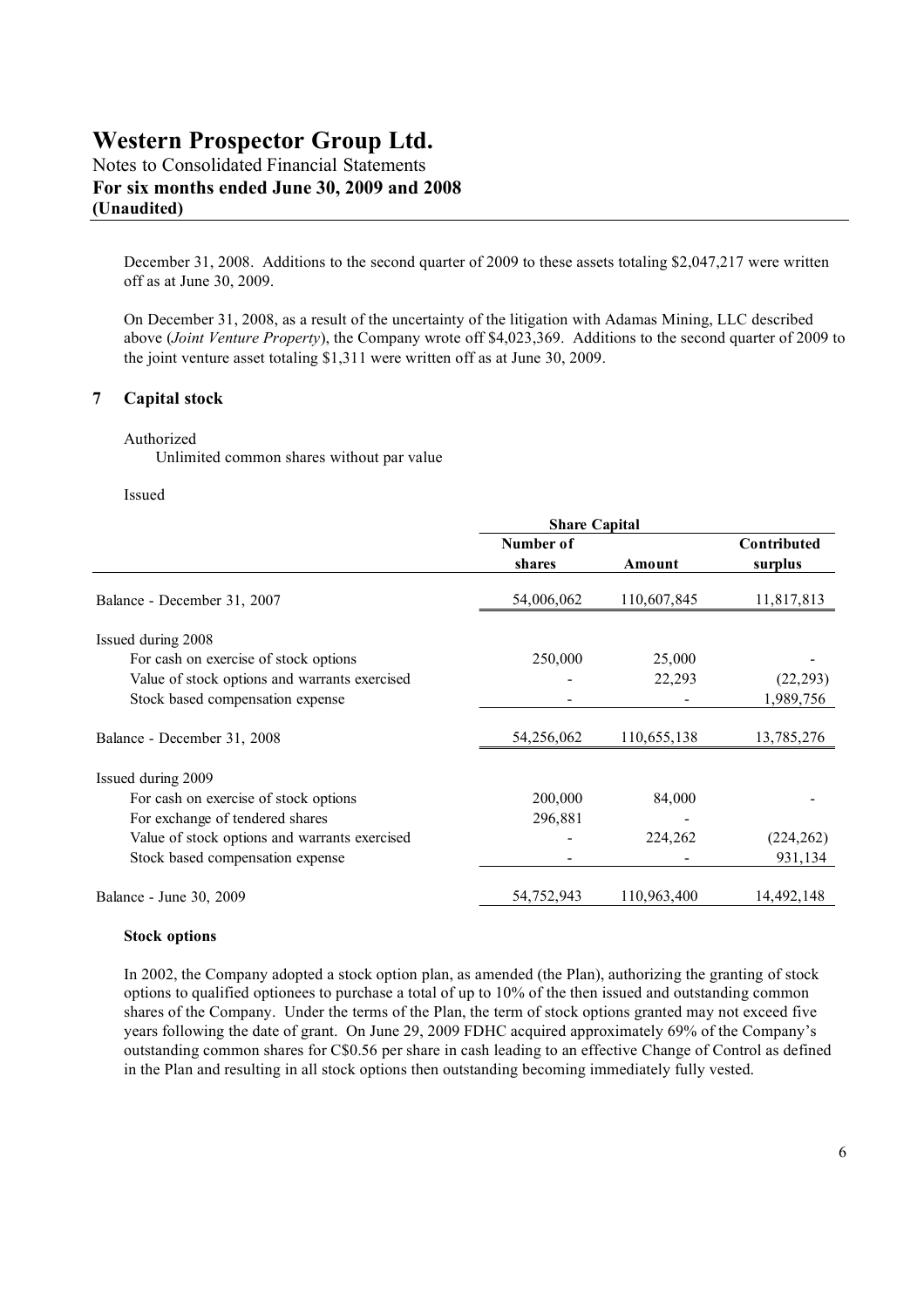Notes to Consolidated Financial Statements **For six months ended June 30, 2009 and 2008 (Unaudited)**

The Company applies the fair value method of accounting for stock options. During the period, stock-based compensation of \$918,399 was included in the consolidated statements of loss and deficit and \$12,735 was included in the consolidated statements of deferred exploration and mineral property expenditures.

Common shares under option are as follows:

|                                                                       | <b>Number of shares</b> | Weighted average<br>price |
|-----------------------------------------------------------------------|-------------------------|---------------------------|
|                                                                       |                         | S                         |
| Outstanding at December 31, 2008                                      | 3,815,500               | 3.02                      |
| Granted during the period                                             | 665,000                 | 0.31                      |
| Exercised during the period                                           | (496, 881)              | 0.34                      |
| Expired / Forfeited during the period<br>Outstanding at June 30, 2009 | (3,983,619)             | 3.16                      |

There were no stock options outstanding and exercisable at June 30, 2009.

The fair value of stock options granted was estimated at the grant date based on the Black-Scholes option pricing model using the following assumptions:

|                                 | 2009    | 2008             |
|---------------------------------|---------|------------------|
| Expected dividend yield         | nil     | nil              |
| Average risk-free interest rate | 1.75%   | 3.25\% to 4.25\% |
| Expected life                   | 3 years | 5 years          |
| Expected volatility             | 130%    | 117\% to 120\%   |

Option pricing models require the input of highly subjective assumptions including the expected price volatility. Changes in the subjective input assumptions can materially affect the fair value estimate, and therefore, the existing models do not necessarily provide a reliable measure of the fair value of the company's stock options.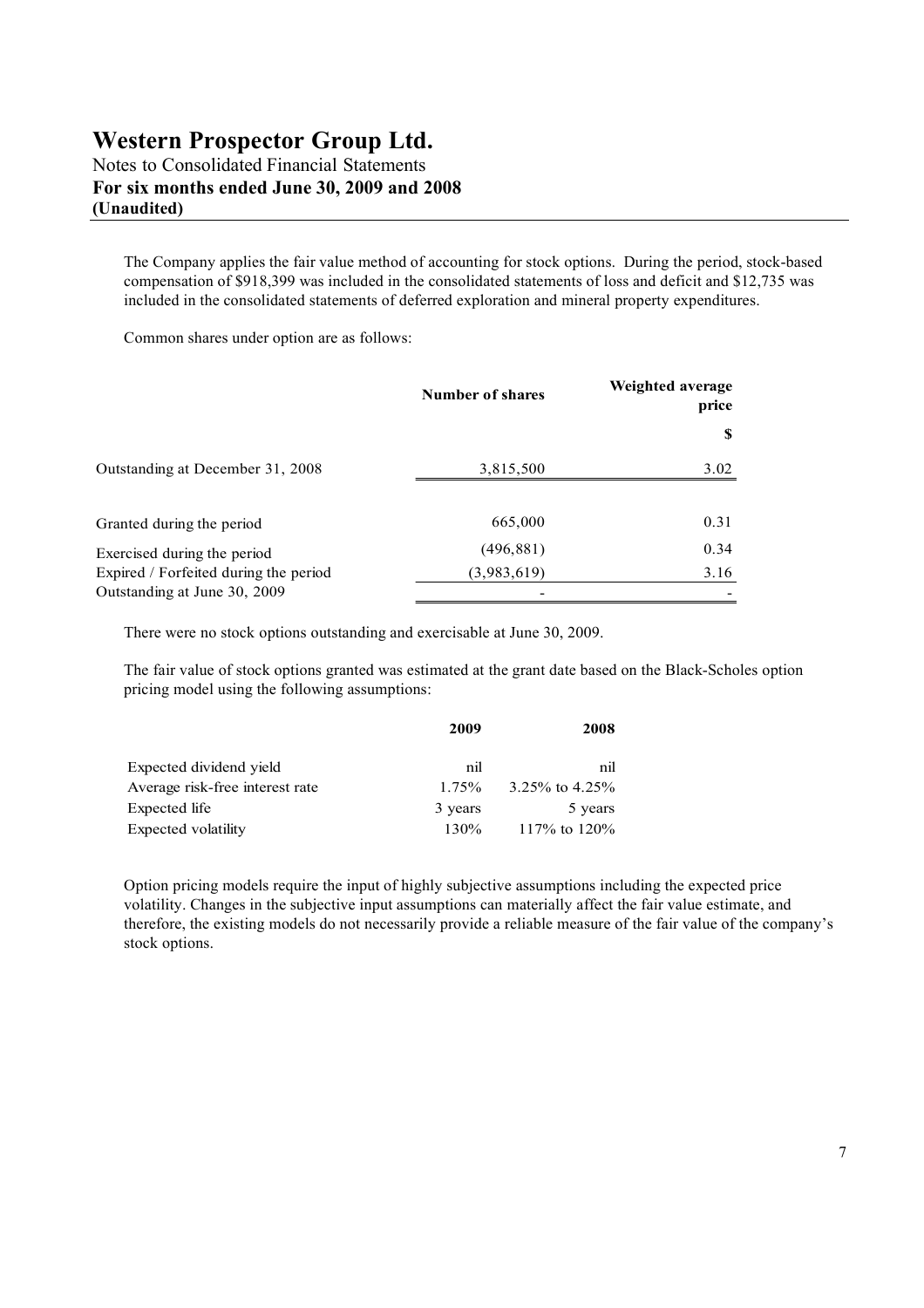Notes to Consolidated Financial Statements **For six months ended June 30, 2009 and 2008 (Unaudited)**

#### **Accumulated other comprehensive income (loss)**

|                                            | 2008       |
|--------------------------------------------|------------|
|                                            |            |
| Opening balance $-$ beginning of year      | (890, 500) |
| Other comprehensive income during the year | 851,000    |
| Accumulated other comprehensive loss       | (39, 500)  |
|                                            | 2009       |
|                                            |            |
| Opening balance $-$ beginning of year      | (39,500)   |
| Other comprehensive income during the year | 39,500     |
| Accumulated other comprehensive loss       |            |

#### **8 Related party transactions**

From January 1 to June 30, 2009, the Company was charged \$32,586 for geological and office services provided by Gamah International Ltd., a company owned by a former senior officer of the Company. At June 30, 2009 the Company owed \$421 (December 31, 2008 - \$26) to Gamah International Ltd.

#### **9 Contingencies**

#### Maximum Action

On March 2, 2006, Maximum Ventures Inc. (Maximum) commenced an action (the Action) in the Supreme Court of British Columbia naming the Company, Kenneth de Graaf, and companies controlled by Mr. de Graaf as Defendants. Maximum is a British Columbia company listed on the TSX Venture Exchange's NEX Board. Mr. de Graaf was formerly a director of the Company. In the Action, Maximum sought a declaration that the Company held all Mongolian Properties acquired from Mr. de Graaf or his companies, as well as the Mardaigol property, in trust for Maximum, as well as unspecified damages, compensation, interest and costs. The trust declaration claimed by Maximum against the Company related to certain of the Company's material Mongolian properties, including licenses comprising a portion of the Company's Saddle Hills uranium interests. This Action was discontinued on March 3, 2008.

In various communications between counsel for Maximum and counsel for the Company, Maximum has threatened to commence a new action against the Defendants. Should this occur, the Company will take all steps necessary to defend itself and to protect its interests.

Maximum placed into trust approximately \$242,000 for legal costs of the Defendants. On December 1, 2008 the Company received \$122,000 reimbursement of its share of the trust fund. The Company is not expected to receive any additional reimbursement.